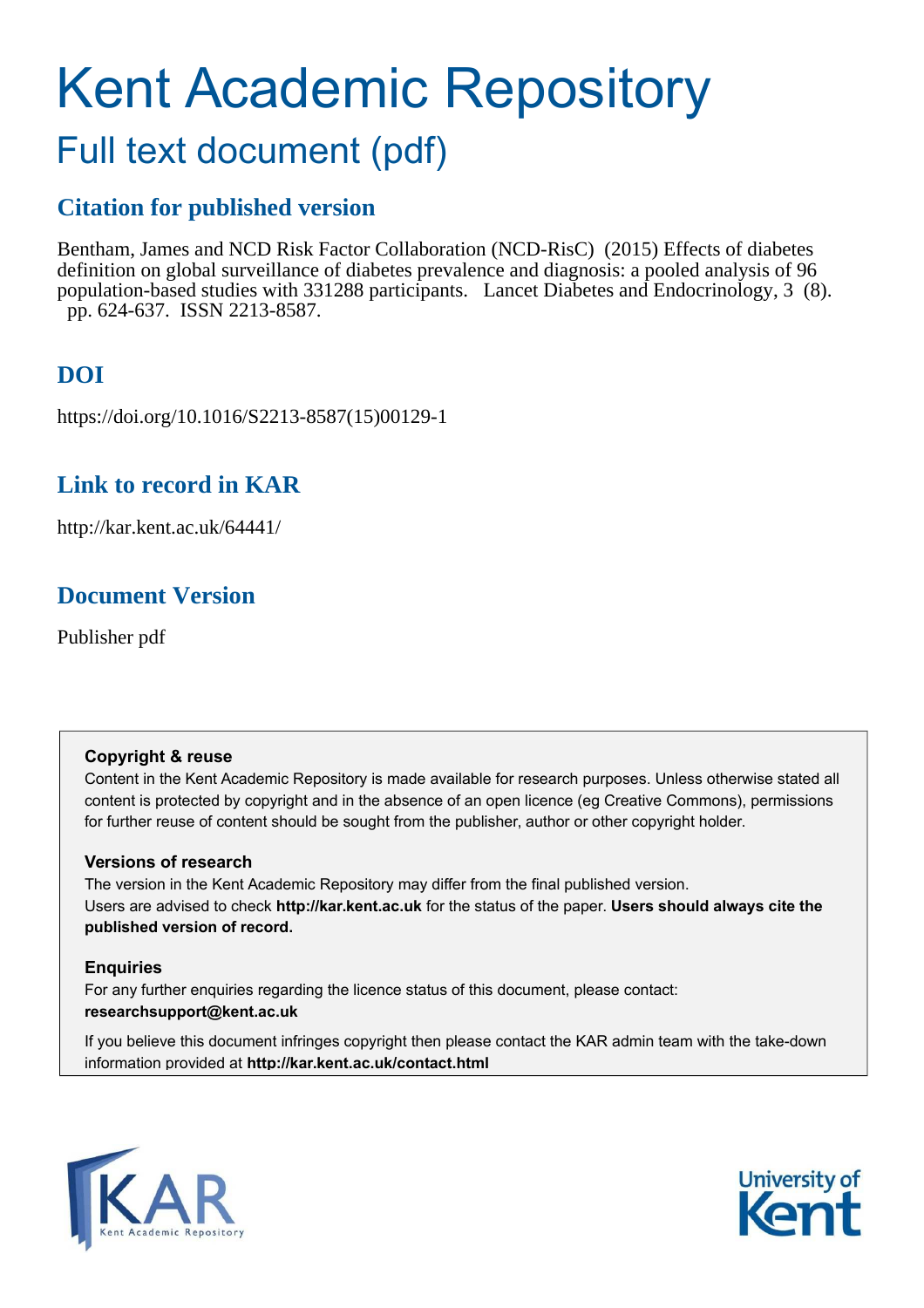

*Lancet Diabetes Endocrinol* **2015;** 

\*Members listed at end of Article Correspondence to: Prof Majid Ezzati, Imperial College London, London W2 1PG,

**majid.ezzati@imperial.ac.uk**

## **Effects of diabetes definition on global surveillance of diabetes prevalence and diagnosis: a pooled analysis of 96 population-based studies with 331 288 participants**



**3: 624–37** Published **Online** June 22, 2015 http://dx.doi.org/10.1016/ S2213-8587(15)00129-1 See **Comment** page 582 See **Online** for podcast interview

with Majid Ezzati

UK

*NCD Risk Factor Collaboration (NCD-RisC)\**

#### **Summary**

Background Diabetes has been defined on the basis of different biomarkers, including fasting plasma glucose (FPG), 2-h plasma glucose in an oral glucose tolerance test (2hOGTT), and HbA<sub>1c</sub>. We assessed the effect of different diagnostic definitions on both the population prevalence of diabetes and the classification of previously undiagnosed **individuals as having diabetes versus not having diabetes in a pooled analysis of data from population-based health**  examination surveys in different regions.

**Methods We used data from 96 population-based health examination surveys that had measured at least two of the biomarkers used for defining diabetes. Diabetes was defined using**  $HbA_t$ **<sub>1c</sub> (HbA<sub>1c</sub> ≥6·5% or history of diabetes diagnosis or using insulin or oral hypoglycaemic drugs) compared with either FPG only or FPG-or-2hOGTT**  definitions (FPG  $\geq 7.0$  mmol/L or 2hOGTT  $\geq 11.1$  mmol/L or history of diabetes or using insulin or oral **hypoglycaemic drugs). We calculated diabetes prevalence, taking into account complex survey design and survey**  sample weights. We compared the prevalences of diabetes using different definitions graphically and by regression analyses. We calculated sensitivity and specificity of diabetes diagnosis based on HbA<sub>1c</sub> compared with diagnosis **based on glucose among previously undiagnosed individuals (ie, excluding those with history of diabetes or using**  insulin or oral hypoglycaemic drugs). We calculated sensitivity and specificity in each survey, and then pooled results using a random-effects model. We assessed the sources of heterogeneity of sensitivity by meta-regressions **for study characteristics selected a priori.**

**Findings Population prevalence of diabetes based on FPG-or-2hOGTT was correlated with prevalence based on FPG**  alone (r=0·98), but was higher by 2–6 percentage points at different prevalence levels. Prevalence based on HbA<sub>1c</sub> was **lower than prevalence based on FPG in 42·8% of age–sex–survey groups and higher in another 41·6%; in the other 15·6%, the two defi nitions provided similar prevalence estimates. The variation across studies in the relation between glucose-based and HbA1c-based prevalences was partly related to participants' age, followed by natural logarithm of per person gross domestic product, the year of survey, mean BMI, and whether the survey population was national,**  subnational, or from specific communities. Diabetes defined as  $HbA<sub>i</sub>$  **6**·5% or more had a pooled sensitivity of 52·8% (95% CI 51·3-54·3%) and a pooled specificity of 99·74% (99·71-99·78%) compared with FPG 7·0 mmol/L or more for diagnosing previously undiagnosed participants; sensitivity compared with diabetes defined based on FPG**or-2hOGTT was 30·5% (28·7–32·3%). None of the preselected study-level characteristics explained the heterogeneity**  in the sensitivity of HbA<sub>*tc*</sub> versus FPG.

Interpretation Different biomarkers and definitions for diabetes can provide different estimates of population prevalence of diabetes, and differentially identify people without previous diagnosis as having diabetes. Using an HbA<sub>*k*-based definition alone in health surveys will not identify a substantial proportion of previously undiagnosed</sub> **people who would be considered as having diabetes using a glucose-based test.**

**Funding Wellcome Trust, US National Institutes of Health.**

#### **Copyright © NCD Risk Factor Collaboration. Open Access article distributed under the terms of CC BY.**

#### **Introduction**

Diabetes prevalence and diabetes-related deaths are rising in most parts of the world, at least partly fuelled by the worldwide increase in excess weight and adiposity.<sup>1-5</sup> This trend has created concerns about the health and functional consequences for patients, and costs for health systems.<sup>6-8</sup> Tracking the epidemic and the progress of programmes aimed at reducing diabetes and its complications requires consistent and comparable measurement of the prevalence of diabetes and the coverage of drug and lifestyle interventions that slow diabetes progression and decrease the risk of complications.

Different biomarkers have been used to define diabetes, including fasting plasma glucose (FPG), 2-h plasma glucose in an oral glucose tolerance test (2hOGTT), and, more recently,  $HbA_{1c}$ <sup>9-15</sup> Populationbased health surveys in different countries and at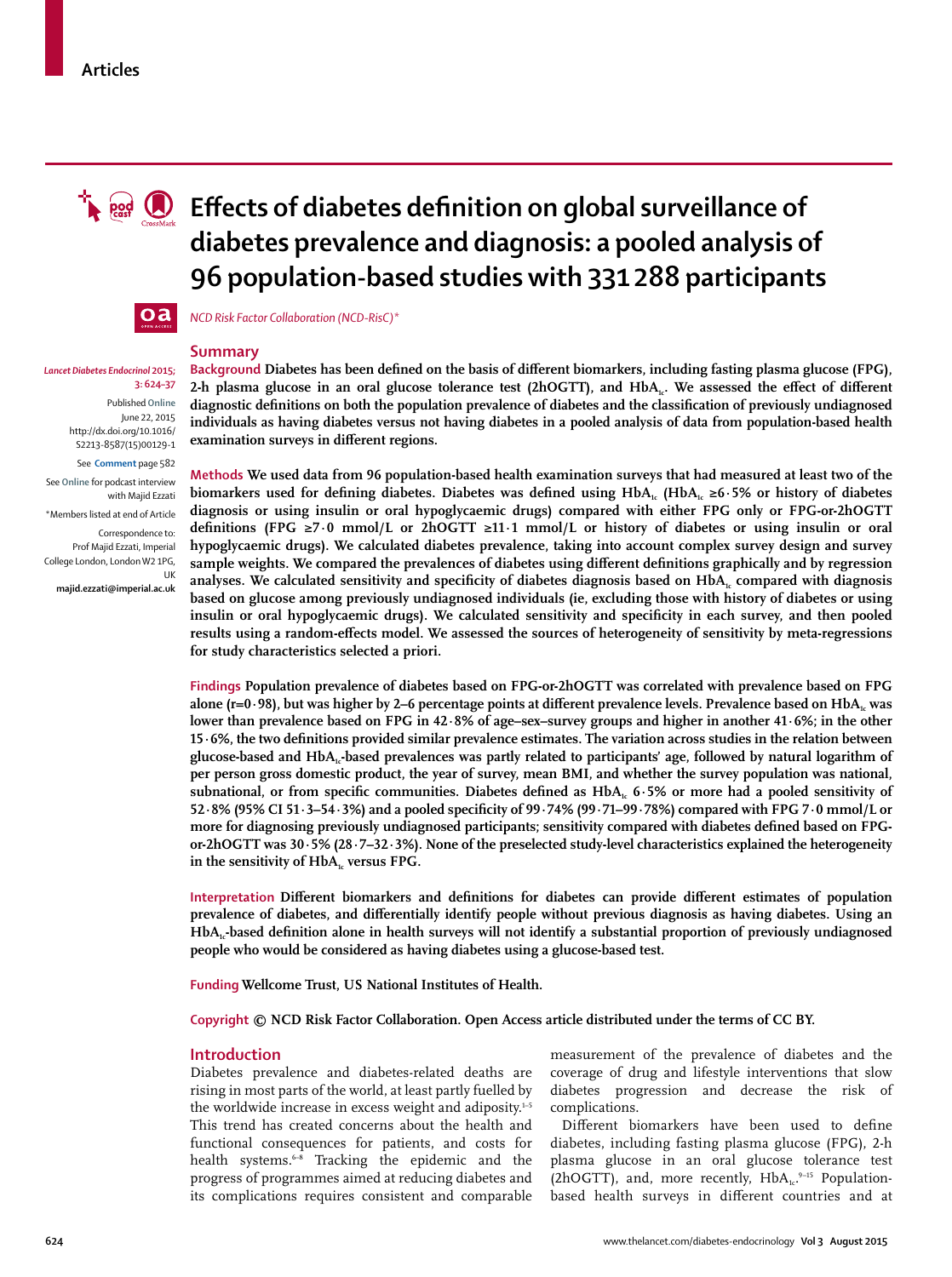#### **Research in context**

#### **Evidence before this study**

We reviewed studies included in the NCD Risk Factor Collaboration databases for comparisons of various diabetes definitions. We also searched PubMed with the term ((A1c[Title/ Abstract]) AND Sensitivity[Title/Abstract]) AND Specificity[Title/ Abstract]) on April 13, 2015. We also searched the references of recent reviews and guidelines. We found some studies on the classification of individuals as having diabetes or on comparison of prevalence estimates based on different definitions in specific cohorts, especially for HbA<sub>1c</sub> compared with either fasting plasma glucose (FPG) or 2-h oral glucose tolerance test (2hOGTT). Most of these analyses were based on a single cohort and very few covered different world regions. Two pooled analyses of Asian and European cohorts, and a study in the Pacific and Indian Ocean islands, assessed how the prevalence of diabetes and the classification of individuals as having diabetes versus not having diabetes changed depending whether diabetes was based on FPG or on 2hOGTT. There is no pooling study for  $HbA<sub>1c</sub>$  and we identified only one review of data from six countries. Other studies compared different diabetes definitions among people with specific pre-existing diseases-eg, heart disease and tuberculosis. We also found some prospective studies that assessed how  $HbA_{1c}$  predicts future incidence of diabetes or cardiovascular diseases with mixed results.

#### **Added value of this study**

This study is the first pooling of a large number of population-based data from different world regions that addresses how different definitions of diabetes affect both the total prevalence, and the identification of previously undiagnosed individuals. By pooling a large number of data sources, the overall meta-analytical finding overcomes between-study variation, which can be probed in metaregressions. Furthermore, by having a large number of studies, and age–sex groups within each study, we were able to develop regressions to convert across different diabetes definitions, which is essential for enhancing comparability over time and across countries in surveillance.

#### **Implications of all the available evidence**

The use of  $HbA_{1c}$  in surveillance requires further consideration in terms of how it predicts, and helps prevent, diabetes complications and sequelae. As such studies are done, and to maximise comparability of results across surveys, the best approach in population-based health surveys is to measure FPG and define diabetes as FPG 7.0 mmol/L or more or history of diagnosis with diabetes or using insulin or oral hypoglycaemic drugs, as used in the global monitoring framework for prevention and control of non-communicable diseases. When  $HbA_{1c}$  is used, it would be valuable to also measure FPG in a subsample of participants to provide information about how the two tests relate. The conversion regressions developed here can be used to convert prevalence based on FPG to that based on FPG-or-2hOGTT.

different times have also used different biomarkers for glycaemia and diabetes, and thus define diabetes differently. The variety of biomarkers and definitions creates a challenge in consistently analysing diabetes prevalence across countries and over time, and in measuring what proportion of people with diabetes are diagnosed and receive effective treatments for diabetes and its complications.1,16,17 Therefore, there is a need to understand how the use of different biomarkers and definitions affects the identification of diabetes cases and the resulting estimates of population prevalence. This need is particularly pressing because two of the nine global targets for non-communicable diseases set after the 2011 United Nations high-level meeting on non-communicable diseases require estimates of diabetes prevalence: to halt the rise in the prevalence of diabetes, and to achieve a 50% coverage of drug treatment and counselling, including glycaemic control, to prevent coronary heart disease and stroke in people at high risk of cardiovascular disease.<sup>4,18</sup> Diabetes is also one of the four main non-com municable diseases for which there is a global target of 25% reduction in premature mortality by 2025 compared with 2010.<sup>4,18</sup>

Some studies have analysed the classification of individuals as having diabetes or compared prevalence estimates based on different definitions in specific cohorts, especially for  $HbA<sub>i</sub>$  compared with either FPG or 2hOGTT.19–61 Most of these analyses were based on a single cohort and very few covered different geographical regions. Two pooled analyses of Asian and European cohorts, and a study in the Pacific and Indian Ocean islands, assessed how the prevalence of diabetes and the classification of individuals as having diabetes versus not having diabetes changed depending on whether diabetes was defined by FPG or 2hOGTT.<sup>62-66</sup> There is no pooling study for  $HbA_{1c}$ , which can be measured easily in population-based surveys without the need for overnight fasting and has been approved by the American Diabetes Association and WHO as a diagnostic test for diabetes.<sup>11,14</sup> However, a review of data from six countries reported that the sensitivity of diabetes diagnosis based on  $HbA<sub>k</sub>$  compared with FPG ranged from 17% to 78%, $\sigma$  raising concerns about ethnic variation of HbA<sub>1c</sub>-based definition.<sup>17</sup>

We assessed the effect of diagnostic definitions both on the identification of diabetes in previously undiagnosed individuals and on the population prevalence estimates for diabetes in a pooled analysis of data from populationbased health examination surveys in different world regions.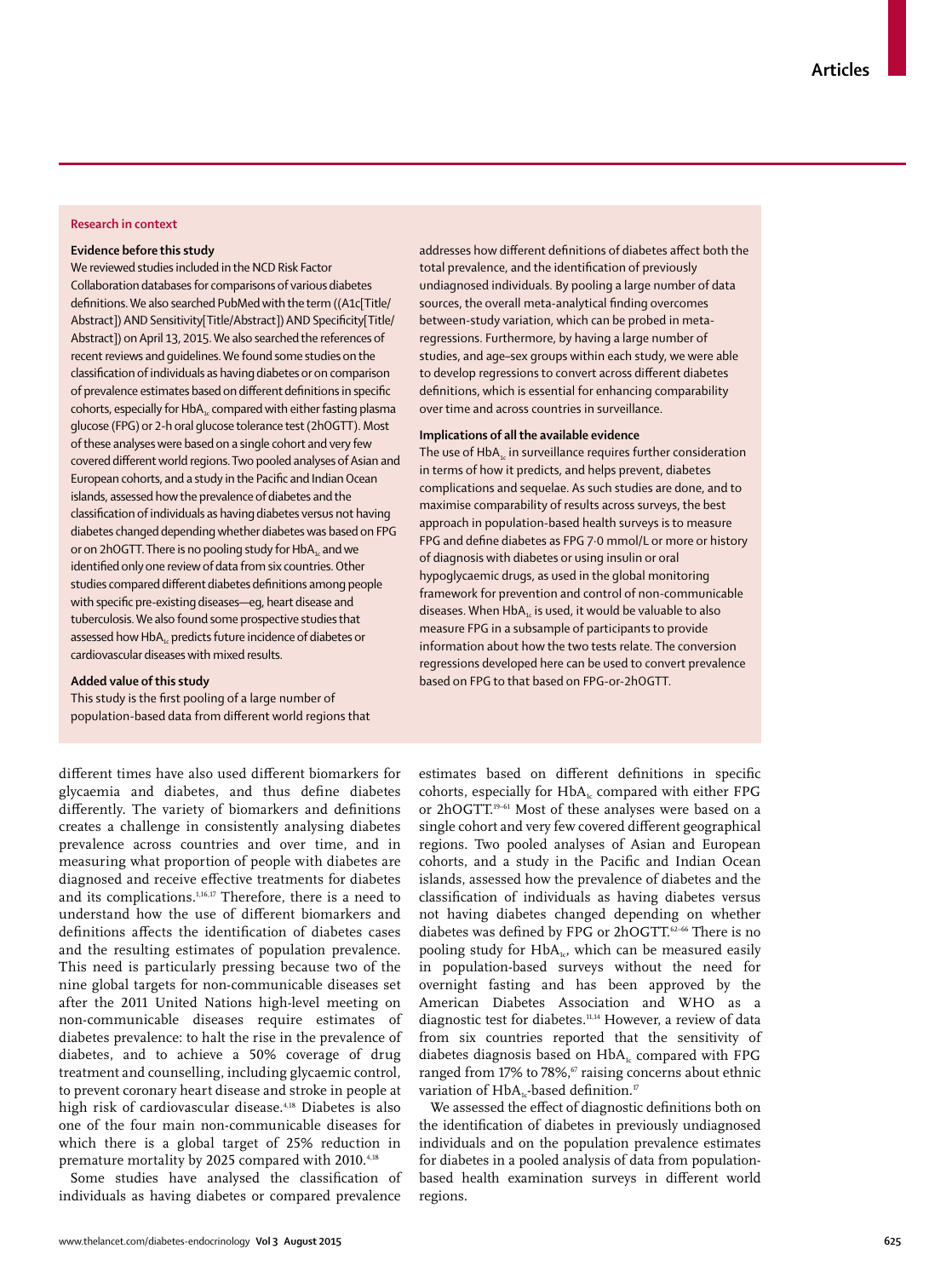

#### *Figure 1:* **Study and data inclusion**

FPG=fasting plasma glucose. 2hOGTT=2-h oral glucose tolerance test. \*The meta-analyses used inverse of variance as survey weights; sensitivity or specificity of either 0% or 100% would make the corresponding variance zero, and therefore the inverse of variance infinite

#### **Methods**

#### **Study design**

We aimed to answer two questions. First, how does the estimated prevalence of diabetes in a population change when the new definition of diabetes based on  $HbA<sub>1c</sub>$  is used compared with earlier definitions based on blood glucose? Second, how does the new definition of diabetes based on  $HbA_i$  compare with earlier definitions in identifying previously undiagnosed people with diabetes, as measured by the sensitivity and specificity of the new definition with respect to the previous ones? We further assessed whether sensitivity varied by the characteristics of the study population, because this possible variation is a source of concern about the generalisability of  $HbA<sub>c</sub>$  as a diagnostic and surveillance measure.<sup>17,67-70</sup>

For the  $HbA<sub>i</sub>$ -based definition of diabetes, we used  $HbA<sub>1c</sub>$  of 6.5% or more, or history of diagnosis with diabetes or using insulin or oral hypoglycaemic drugs.<sup>11</sup> For definitions based on blood glucose, we used either the American Diabetes Association definition of FPG of 7·0 mmol/L or more, or history of diagnosis with diabetes or using insulin or oral hypoglycaemic drugs (which is also used in the global monitoring framework for prevention and control of non-communicable diseases), $12,18$  or the WHO definition of FPG of 7·0 mmol/L or more, or 2hOGTT of 11·1 mmol/L or more, or history of diabetes or using insulin or oral hypoglycaemic drugs.<sup>9,10</sup>

#### **Data sources**

We used population-based data collated by the NCD Risk Factor Collaboration (NCD-RisC), a worldwide network of health researchers and practitioners who, together with WHO, have collated a large database of populationbased health examination surveys and epidemiological studies of cardiometabolic risk factors. All data sources were checked by at least two independent reviewers as being representative of a national, subnational, or community population, and for study quality indicators such as fasting duration and the protocol for OGTT. We excluded surveys that had not used a standard glucose load for OGTT. Within each survey, we included participants aged 18 years and older who were not pregnant and had fasted at least for 6 h before measurement as a part of the survey instructions. We excluded  $HbA_{1c}$  data from before the year 2000 to minimise the use of non-standard assays.<sup>71</sup> We also excluded surveys that had measured a biomarker only among participants with a high value of another—eg, studies in which FPG was only measured in participants with  $HbA<sub>i</sub>$  above a prespecified value, because the relation between the two measurements might be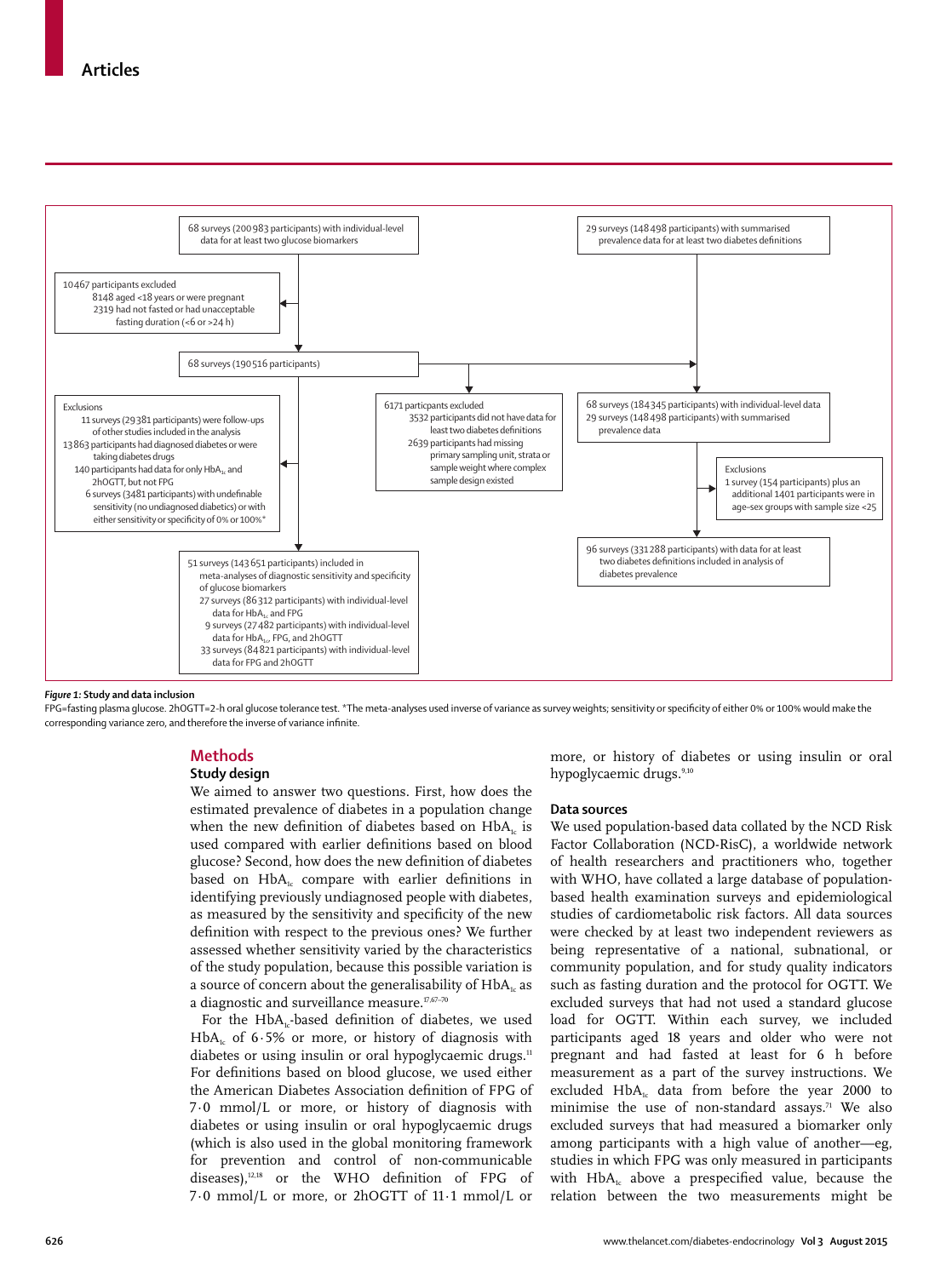different in this prescreened group compared with the whole sample. The appendix shows details of individual surveys.

We restricted the analysis of sensitivity and specificity to people without a history of diabetes diagnosis, because previous diagnosis and the use of drug treatments probably affect the concentrations of biomarkers used to diagnose diabetes. History of diabetes diagnosis was established with survey-specific questions, such as "have you ever been told by a doctor or other health professional that you have diabetes?" or the combination of "do you now have, or have you ever had diabetes?" and "were you told by a doctor that you had diabetes?". We also excluded follow-up surveys of closed cohorts from the analysis of sensitivity and specificity because active surveillance within a cohort shifts participants from undiagnosed to diagnosed status at each follow-up, thus affecting the composition of undiagnosed cases.

#### **Statistical analysis**

We calculated diabetes prevalence by sex and age group, taking into account complex survey design and survey sample weights when relevant. We excluded age–sex groups with fewer than 25 participants when calculating prevalence because the sampling error of estimated prevalence can bias the associations between prevalences based on different definitions. Some surveys had measured  $HbA<sub>i</sub>$  or FPG in all participants, but had not measured 2hOGTT among people with diagnosed diabetes. These previously diagnosed participants were included in calculation of diabetes prevalence because their exclusion would underestimate diabetes prevalence. Furthermore, some surveys measured 2hOGTT in only a subset of people without history of diabetes diagnosis, generally for logistical or cost reasons. Simply combining these participants with previously diagnosed participants might overestimate diabetes prevalence based on 2hOGTT. To account for these missing measurements, and to avoid overestimation of diabetes prevalence, we recalculated the survey sample weights for these participants as the original sample weights divided by weighted proportion of non-diabetic participants with data. This approach is similar to that used in the US National Health and Nutrition Examination Survey for their 2hOGTT sample weights.<sup>72</sup> A similar approach was taken in a few surveys that had measured  $HbA<sub>1c</sub>$  in all participants, but had not measured FPG among people diagnosed with diabetes.

We compared graphically the prevalences of diabetes using different definitions. We also did regression analyses of the relation between diabetes defined (1) on the basis of FPG-or-2hOGTT versus on the basis of FPG only and (2) on the basis of  $HbA<sub>1c</sub>$  versus on the basis of FPG. We did not do a regression for diabetes prevalence based on  $HbA_{1c}$  versus prevalence based on FPG-or-2hOGTT because very few surveys had data for both 2hOGTT and  $HbA<sub>i</sub>$ , leading to unstable regression



#### Figure 2: Prevalence of diabetes defined by FPG-or-2hOGTT versus by FPG only

FPG-or-2hOGTT definition was FPG 7-0 mmol/L or more, or 2hOGTT 11-1 mmol/L or more, or history of diabetes or using insulin or oral hypoglycaemic drugs. FPG only definition was FPG 7-0 mmol/L or more, or history of diabetes or using insulin or oral hypoglycaemic drugs. Each point shows one age–sex group in one survey. Table 1 shows the relation summarised as regression coefficients. FPG=fasting plasma glucose. 2hOGTT=2-h oral glucose tolerance test.

|                                                           | Coefficient (95% CI)              | p value  | <b>Univariate</b><br>$R^{2*}$ | Semipartial<br>$R^2$ <sup>+</sup> |
|-----------------------------------------------------------|-----------------------------------|----------|-------------------------------|-----------------------------------|
| Intercept                                                 | $0.135 (-0.020 to 0.290)$         | 0.0872   | <b>NA</b>                     | <b>NA</b>                         |
| Probit-transformed prevalence of<br>diabetes based on FPG | 0.903 (0.880 to 0.927)            | < 0.0001 | 0.963                         | 0.368                             |
| Mean age of age-sex group (per<br>10 years older)         | $0.048(0.039)$ to $0.056$ )       | < 0.0001 | 0.444                         | 0.008                             |
| Study midyear (per one more<br>recent year since 1976)    | $-0.001$ ( $-0.002$ to $0.000$ )  | 0.1643   | 0.003                         | <0.001                            |
| Natural logarithm of per person<br>gross domestic product | $-0.033$ ( $-0.046$ to $-0.019$ ) | < 0.0001 | 0.004                         | 0.001                             |
| Mean BMI                                                  | 0.000 (-0.004 to 0.004)           | 0.9057   | 0.092                         | <0.001                            |
| Study representativeness                                  |                                   |          | 0.021                         | 0.001                             |
| <b>National</b>                                           | Reference                         |          |                               |                                   |
| Subnational                                               | $-0.031$ ( $-0.070$ to $0.008$ )  | 0.1141   |                               |                                   |
| Community                                                 | $-0.070$ ( $-0.101$ to $-0.039$ ) | < 0.0001 |                               |                                   |

FPG=fasting plasma glucose. 2hOGTT=2-h oral glucose tolerance test. \*Calculated by regressing against each independent variable alone; equals the square of the correlation coefficient. †Shows how much R<sup>2</sup> decreases if that independent variable is removed from the full model; the overall  $\mathsf{R}^{\scriptscriptstyle 2}$  for the model was 0·973.

Table 1: Regression coefficients for the relation between probit-transformed prevalence of diabetes **based on FPG-or-2hOGTT versus diabetes based on FPG only**

coefficients. We probit-transformed diabetes prevalence see Online for appendix because it provided better fit to the data and it avoids predicting prevalences that are less than 0 or greater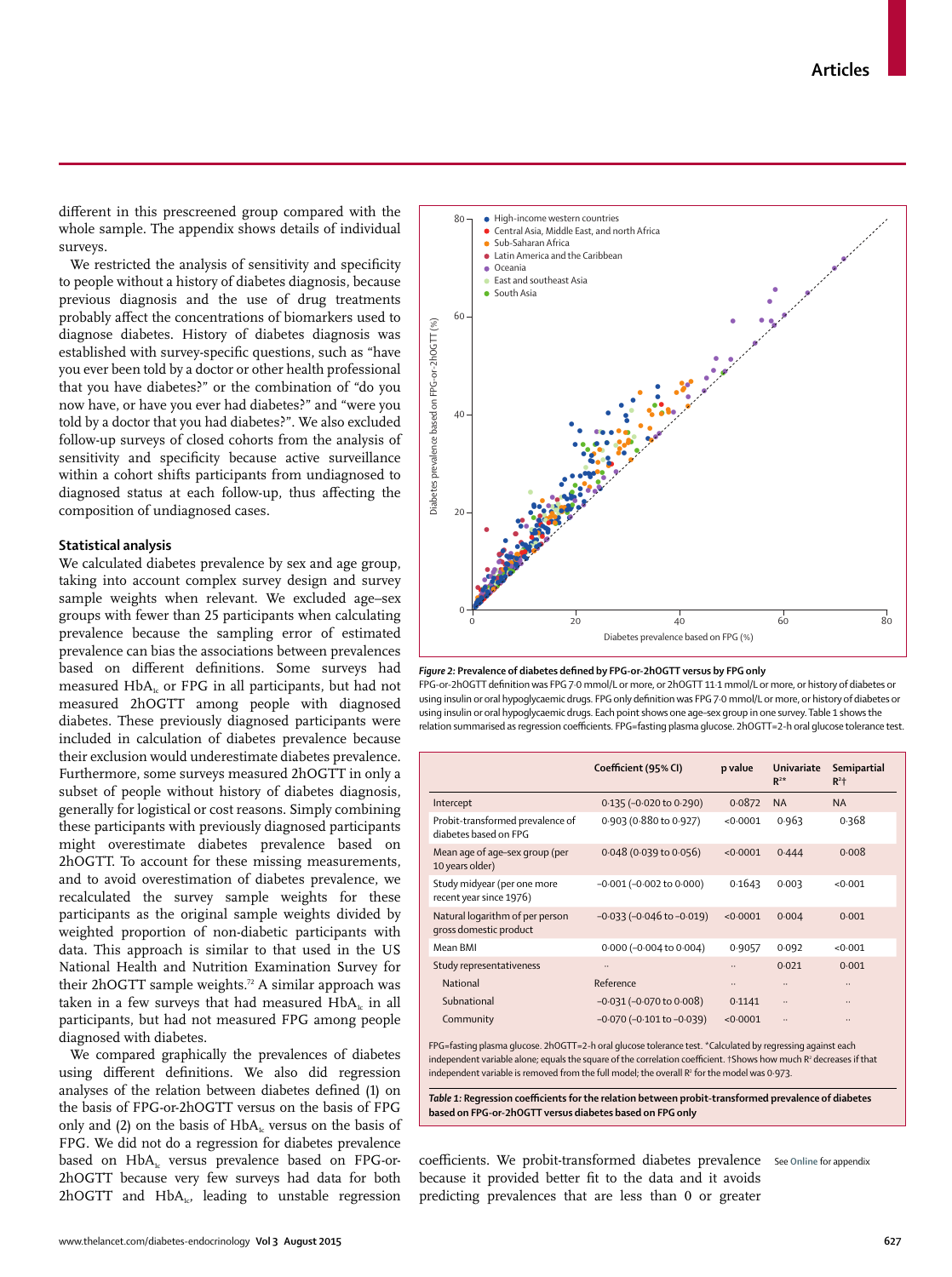|                                                        | Coefficient (95% CI)             | $p$ value $*$ | Univariate $R^2$ <sup>+</sup> | Semipartial $R^2$ ‡ |
|--------------------------------------------------------|----------------------------------|---------------|-------------------------------|---------------------|
| Intercept                                              | $-1.761(-2.229$ to $-1.266$ )    | < 0.0001      | <b>NA</b>                     | <b>NA</b>           |
| Probit-transformed prevalence of diabetes based on FPG | 0.799 (0.763 to 0.835)           | < 0.0001      | 0.915                         | 0.075               |
| Mean age of age-sex group (per 10 years older)         | 0.052 (0.042 to 0.062)           | < 0.0001      | 0.601                         | 0.011               |
| Study midyear (per one more recent year since 2000)    | 0.012 (0.009 to 0.015)           | < 0.0001      | 0.014                         | 0.006               |
| Natural logarithm of per person gross domestic product | 0.076 (0.035 to 0.114)           | 0.0001        | 0.052                         | 0.003               |
| Mean BMI                                               | 0.018 (0.010 to 0.027)           | < 0.0001      | 0.022                         | 0.002               |
| Study representativeness                               | $\cdot$                          | $\cdot$ .     | 0.013                         | 0.004               |
| <b>National</b>                                        | Reference                        | $\cdot$ .     | $\cdots$                      |                     |
| Subnational                                            | $-0.004$ ( $-0.047$ to $0.040$ ) | 0.8758        |                               |                     |
| Community                                              | 0.090(0.060 to 0.119)            | < 0.0001      | $\cdot$                       |                     |

The appendix shows regional random effects. FPG=fasting plasma glucose. \*p values using likelihood ratio test, which compares the likelihood of the models with and without the variable of interest.<sup>78</sup> †Calculated by regressing against each independent variable alone, without the regional random effect; equals the square of the correlation coefficient. #Is the decrease of R<sup>2</sup> if one of the independent variables is removed from the full model; however, traditional R<sup>2</sup> is not clearly defined for mixed-effect models, we have used the conditional R<sup>2</sup> that describes the proportion of variance explained by both fixed and random factors.<sup>79</sup> The overall conditional R<sup>2</sup> for the model was 0·949.

Table 2: Regression coefficients for the association between probit-transformed prevalence of diabetes based on HbA<sub>1c</sub> and probit-transformed **prevalence based on FPG**



Figure 3: Prevalence of diabetes defined by HbA<sub>1c</sub> only versus prevalence defined by (A) FPG only, and (B) FPG-or-2hOGTT HbA<sub>1c</sub> definition was HbA<sub>1c</sub> 6·5% or more, or history of diabetes, or using insulin or oral hypoglycaemic drugs. FPG only definition was FPG 7·0 mmol/L or more, or history of diabetes or using insulin or oral hypoglycaemic drugs. FPG-or-2hOGTT definition was FPG 7·0 mmol/L or more, or 2hOGTT 11·1 mmol/L or more, or history of diabetes or using insulin or oral hypoglycaemic drugs. Each point shows one age–sex group in one survey. Table 2 shows the relations summarised as regression coefficients. FPG=fasting plasma glucose. 2hOGTT=2-h oral glucose tolerance test.

than 1. We considered regression models with alternative covariates and specifications, and chose the best model using the Bayesian information criterion, which measures the relative goodness of fit of a model; it rewards how well the model fits the data but discourages overfitting.<sup>73</sup> The regressions included age (mean age of each age–sex group); the years over which each survey collected data (as the midyear of the period of data collection; appendix); national income (natural logarithm of per person gross domestic product) in the survey country and year; whether the study was representative of a national, subnational, or community population; and mean BMI for each age–sex group. Sex was excluded from the regressions on the basis of the Bayesian information criterion. The regression of diabetes prevalence based on HbA<sub>1c</sub> against diabetes prevalence based on FPG, for which there were more data, also included terms for geographical region as random effects on the basis of Bayesian information criterion; these random effects account for differences in the relationship by region. Two regions consisted of highincome countries, as in previous global analyses<sup>5,74</sup>—highincome Asia Pacific (consisting of Japan, Singapore, and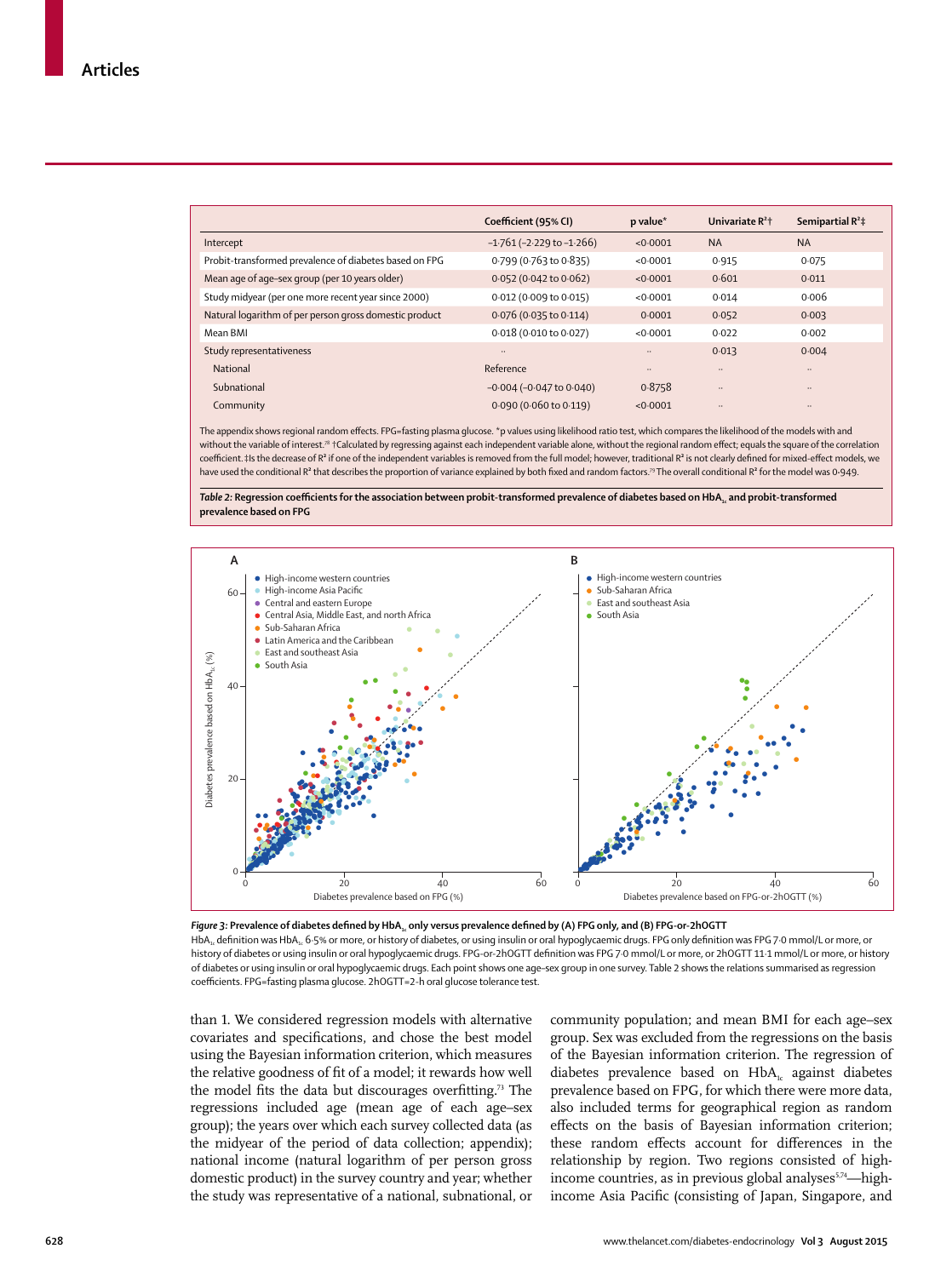South Korea) and high-income western countries (consisting of countries in Australasia, North America, and western Europe). The other countries were divided based on their geography into central and eastern Europe; central Asia, Middle East and north Africa; east and southeast Asia; south Asia; Latin America and the Caribbean; and sub-Saharan Africa.

We plotted the residuals of the regression models against the main independent variable (probit-transformed FPGbased prevalence), and found no evidence of heteroscedasticity in the residuals. We also report the univariate and semipartial R² for each of the variables in the regression model. Univariate R² measures how much of the variance is explained by each independent variable. Semipartial R² measures the contribution of each variable to the total explained variance, conditional on the presence of the other model variables.<sup>75</sup>

We calculated sensitivity and specificity of diagnosis separately in each survey, and then pooled the sensitivities and specificities across surveys with a random-effects model.76 We examined the sources of heterogeneity in sensitivity and specificity with metaregressions and a-priori selected study characteristics: mean age, proportion of male participants, midyear of study data collection period; sample size; prevalence of undiagnosed diabetes in the survey; whether the survey was representative of a national, subnational, or community population; geographical region; national income in the survey country and year; and mean haemoglobin concentration in the survey country and year. We did the analyses with Stata (version 12.2) and R (version 3.0.3).

#### **Role of the funding source**

The funders had no role in study design, data collection, analysis, or interpretation, or writing of the report. SF, YL, and BZ had full access to all the data. ME was responsible for submitting the Article for publication.

#### **Results**

After exclusions, we included 96 population-based health examination surveys of 331288 participants (figure 1). 46 surveys were from Australia, USA, and western Europe; 18 from east and southeast Asia; ten from Latin America and the Caribbean; seven from Oceania; six from sub-Saharan Africa; five from south Asia; three from the Middle East and north Africa; and one from central and eastern Europe. All 96 studies measured FPG; 47 also measured 2hOGTT and 63 measured  $HbA_i$  (appendix). 14 of these studies measured all three biomarkers. All but three studies of the 47 studies used for comparing prevalence based on FPG alone versus based on FPG-or-2hOGTT measured FPG in a laboratory; two of the remaining studies used a portable unit, and we did not have information for the remaining study. All studies measured 2hOGTT in a laboratory. All but one of the 63 studies used for comparing glucose-based and  $HbA<sub>1c</sub>$ -based prevalences measured glucose in a laboratory;

|                                    | <b>Number</b><br>of<br>surveys | Sensitivity            |       | Specificity         |                |
|------------------------------------|--------------------------------|------------------------|-------|---------------------|----------------|
|                                    |                                | $(% )$ (%; 95% CI)     | $l^2$ | $(% 95\% CI)$       | $\mathsf{I}^2$ |
| $HbAk$ vs FPG                      | 27                             | 52.82 (51.33-54.30)    | 97.6% | 99.74 (99.71-99.78) | 98.2%          |
| HbA <sub>1</sub> , vs 2hOGTT       | 9                              | 37.16 (35.05-39.28)    | 97.6% | 99-84 (99-79-99-89) | 97.3%          |
| HbA <sub>1c</sub> vs FPG-or-2hOGTT | $\mathsf{q}$                   | $30.46(28.66 - 32.25)$ | 97.9% | 99.69 (99.63-99.76) | 98.0%          |
| FPG vs 2hOGTT                      | 33                             | 54.42 (53.26-55.57)    | 96.9% | 98.90 (98.83-98.97) | 94.4%          |

The appendix shows detailed results of these meta-analyses. Diabetes was defined as HbA. ≥6·5%, FPG ≥7·0 mmol/L, and 2hOGTT ≥11·1 mmol/L. FPG=fasting plasma glucose. 2hOGTT=2-h oral glucose tolerance test.

Table 3: Pooled sensitivity and specificity of diabetes diagnosis using different definitions among **participants without diagnosed diabetes**

|                                                                                      | Mean difference in<br>sensitivity<br>(percentage points;<br>95% CI) | p value   |
|--------------------------------------------------------------------------------------|---------------------------------------------------------------------|-----------|
| Mean age (per 10 years older)                                                        | $-4.1$ ( $-12.7$ to $4.5$ )                                         | 0.3361    |
| Percent male participants (per 10% more male)                                        | 4.6 (-9.0 to 18.2)                                                  | 0.4901    |
| Study midyear (per one more recent year)                                             | $1.2$ (-0.9 to 3.2)                                                 | 0.2566    |
| Region                                                                               |                                                                     | 0.2097    |
| High-income western countries                                                        | Reference group                                                     | $\ddotsc$ |
| East, south, and southeast Asia                                                      | 21.0 (-0.3 to 42.2)                                                 | $\ddotsc$ |
| Latin America and the Caribbean                                                      | 8.5 (-17.9 to 34.9)                                                 | $\ddotsc$ |
| Sub-Saharan Africa                                                                   | $17.6$ (-14 $\cdot$ 1 to 49 $\cdot$ 2)                              |           |
| Study representativeness                                                             |                                                                     | 0.0915    |
| <b>National</b>                                                                      | Reference group                                                     |           |
| Subnational                                                                          | $1.7$ (-28.6 to 31.9)                                               | $\ldots$  |
| Community                                                                            | $21.4(2.1 \text{ to } 40.8)$                                        | $\cdots$  |
| Prevalence of undiagnosed diabetes (percentage point higher<br>undiagnosed diabetes) | $-0.7$ ( $-4.0$ to 2.6)                                             | 0.6780    |
| Sample size (per 1000 participants without diagnosed diabetes)                       | $-1.6$ ( $-4.6$ to $1.4$ )                                          | 0.2730    |
| Natural logarithm of per person gross domestic product                               | $-6.5$ ( $-17.6$ to $4.6$ )                                         | 0.2410    |
| Mean haemoglobin (per g/L)*                                                          | $-2.0$ ( $-4.1$ to 0.2)                                             | 0.0677    |

We used a HbA<sub>1c</sub> definition of 6·5% or more and a FPG definition of 7·0 mmol/L or more. FPG=fasting plasma glucose. \*Reliable mean haemoglobin data were available only for women of child-bearing age.82 The national mean for each country-year was used for both men and women; restricting the analysis to women led to similar results, with a mean difference of -2·1 (-4·5 to 0·3, p=0·0929).

*Table 4*: Univariate metaregression coefficients for sensitivity of HbA<sub>1</sub>, versus FPG in participants **without diagnosed diabetes**

the remaining study measured FPG with a portable unit. An enzymatic method was used to measure FPG in 65 of the 92 studies that had measured FPG in a laboratory, but we had no information for the remaining 27 studies. In all 63 studies,  $HbA<sub>1c</sub>$  was measured in a laboratory; in 40 of these studies, the measurements were done by chromatography or immunoassay. No information was available for the remaining 23. Such a dominance of laboratory-based measurements prevented us from assessing the role of measurement method as a source of variation because laboratory-based methods are equally acceptable, especially for glucose. $\pi$ 

Diabetes prevalence ranged from 0% in people younger than 40 years of age in some surveys to about 70% in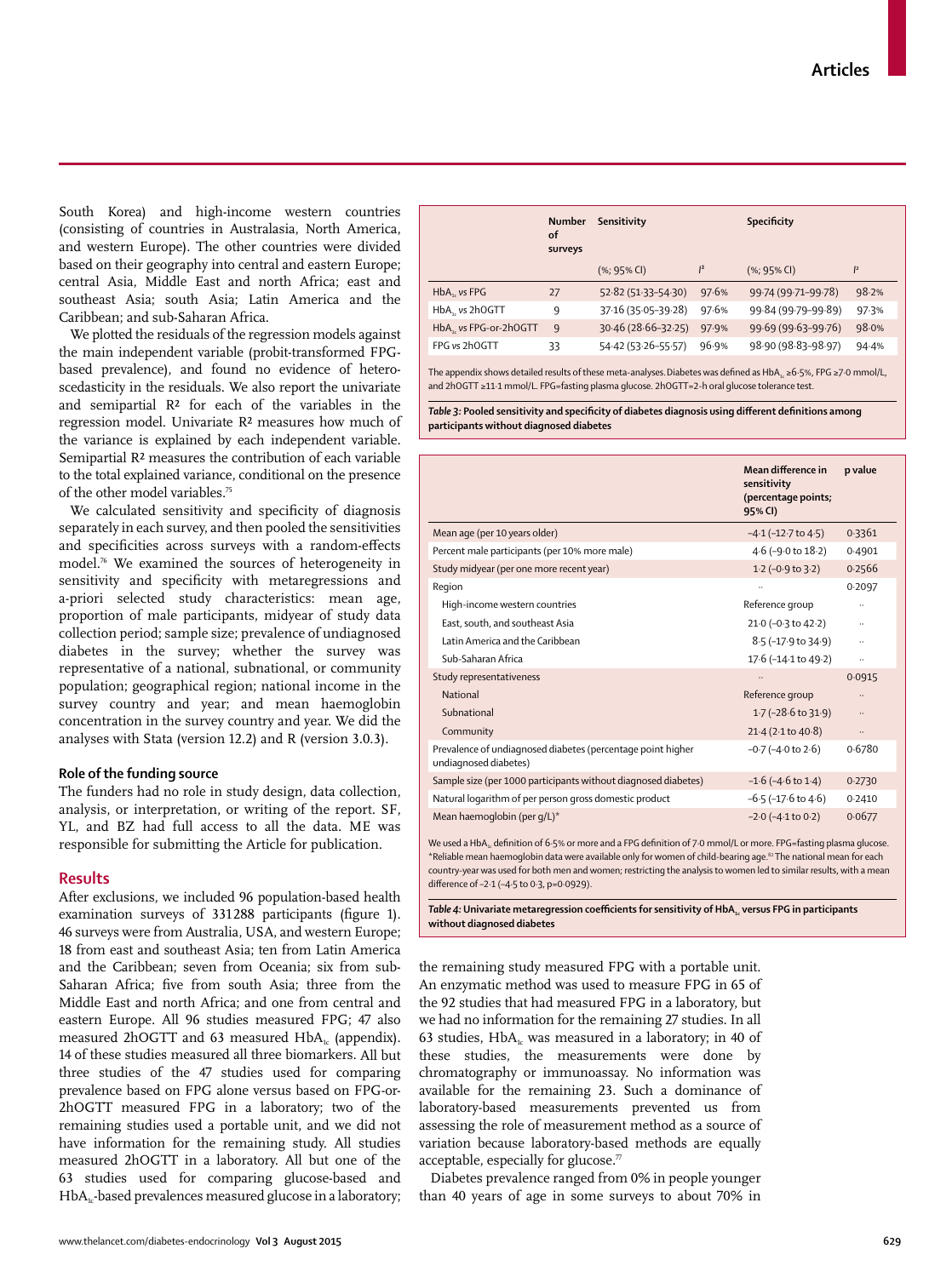middle-aged and older adults in Nauru (figure 2). Prevalence of diabetes based on FPG alone was lower than that based on FPG-or-2hOGTT, by 2–6 percentage points at different prevalence levels, although prevalences estimated using these two glucose-based measures were highly correlated ( $r=0.98$ ; figure 2). Tables 1 and 2 show results of the regression analyses. After accounting for prevalence based on FPG, prevalence based on FPG-or-2hOGTT increased with age—ie, prevalence based on FPG-or-2hOGTT rose more sharply with age than did prevalence based on FPG only.<sup>65,80,81</sup>

 $HbA<sub>k</sub>$ -based prevalences were lower than those based on FPG for 42·8% of age–sex–survey groups and higher in another 41 $\cdot$  6%; in the other 15 $\cdot$  6%, the two definitions gave similar prevalences (figure 3). In the regression analysis, prevalence based on  $HbA<sub>1c</sub>$  was on average slightly lower than prevalence based on FPG (table 2). The most important determinant of variation between these two prevalences was age, with some effect from national income, mean BMI, year of survey, and whether the survey was representative of a national, subnational, or community population. After accounting for prevalence based on FPG, prevalence based on  $HbA_i$  increased with age, national income, mean BMI, and the year of survey. After accounting for prevalence based on FPG,  $HbA<sub>i</sub>$ . based prevalence was higher in south Asia than in other regions, and was lower in high-income regions than in other regions (appendix).

Diabetes defined as  $HbA<sub>1c</sub>$  of 6.5% or more had a pooled sensitivity of 52·8% (95% CI 51·3–54·3) compared with a definition of FPG of  $7.0 \text{ mmol/L}$  or more for diagnosing participants without a previous diagnosis of diabetes. This finding suggests that  $47.2\%$  of participants without a previous diagnosis of diabetes who would be considered to have diabetes based on their FPG concentration would not be considered to have diabetes with an  $HbA<sub>1c</sub>$  test (table 3). The sensitivity of  $HbA<sub>1c</sub>$  varied substantially across studies (*I*² of 97·6%), ranging from 13 $\cdot$ 0% to 93 $\cdot$ 2% (appendix pp 11–12). HbA<sub>1c</sub> had even lower sensitivity when compared with defining diabetes based on FPG-or-2hOGTT (30·5%, 95% CI 28·7–32·3). None of the preselected study-level characteristics explained the heterogeneity in the sensitivity of  $HbA<sub>1c</sub>$ versus FPG (all p values  $>0.06$ ; table 4). Pooled specificity of HbA<sub>1c</sub> was 99.74% (95% CI 99.71-99.78) relative to FPG and 99·69% (99·63–99·76) relative to FPG-or-2hOGTT, suggesting few false positives compared with glucose-based definitions.

Lowering the threshold for diabetes by  $HbA<sub>k</sub>$  from 6·5% to  $6.3\%$  (a cutoff suggested by some studies $49,50)$  increased sensitivity compared with the FPG-based definition from  $52.8\%$  to  $64.3\%$  while maintaining a high specificity at 99·53%. Lowering it further to 6·1% increased sensitivity to  $72.8\%$  but the specificity would drop to  $99.08\%$ , resulting in more false positives. Follow-up studies are needed to establish how these cutoffs predict complications and sequelae in newly diagnosed patients.<sup>83,84</sup>

#### **Discussion**

In this large international pooled analysis of populationbased health examination surveys, we found that the use of different biomarkers and definitions for diabetes can lead to different estimates of population prevalence of diabetes, with the highest prevalence when diabetes is defined on the basis of FPG-or-2hOGTT and the lowest when based on  $HbA<sub>i</sub>$  alone. For example, at an FPG-based prevalence of 10%, similar to the age-standardised global prevalence of diabetes in adults aged 25 years and older in 2008,<sup>1</sup> prevalence based on FPG-or-2hOGTT would be about 13% according to the relation in figure 2. The variation across studies in the relation between glucose-based and  $HbA<sub>1c</sub>$ -based prevalences was partly related to age, followed by national income, mean BMI, the year of survey, and whether the survey population was national, subnational, or from specific communities. The reasons for additional regional effects—higher HbA<sub>1c</sub>-based prevalence in south Asia and lower prevalence in high-income regions than in other regions after accounting for prevalence based on FPG—are unknown, but they might be a result of true physiological differences; for example, related to red blood cell turnover (itself related to anaemia and iron status), which affects  $HbA_{1c}$ , or related to glucose dysregulation during fasting and non-fasting which are captured by  $HbA<sub>1c</sub>$ <sup>85</sup> Establishing these reasons requires multicentre studies with consistent methods and protocols and data for phenotypical factors that might affect the relation between glucose and  $HbA<sub>i</sub>$ . For now, they are unexplained empirical results that should be taken into account when using surveys from different regions.

Similarly, different definitions identified different people without a previous diagnosis as having diabetes. Specifically, use of an HbA<sub>1c</sub>-based definition would not identify almost half of the undiagnosed cases that could be detected with a FPG test, and more than three-quarters of undiagnosed cases that would be detected by FPG and 2hOGTT combined, but it would lead to few false positives compared with glucose-based definitions. Inversely, using a glucose-based test alone would not identify some people who would be considered as having diabetes with  $HbA<sub>i</sub>$ .

Our results, based on a large number of surveys from different regions, are consistent with previous smaller studies that compared different diabetes definitions. Diabetes prevalence based on FPG-or-2hOGTT was higher than prevalence based on FPG alone by 18% in an analysis of 13 European cohorts and by 6% in an analysis of 11 Asian cohorts.<sup>63,64</sup> A previous comparison of diabetes prevalence across six studies, including two analysed here, reported that diagnostic sensitivity for  $HbA$ <sub>1c</sub> compared with 2hOGTT ranged from 17% to 78%, $67$ which is consistent with the results of our analysis. However, this study also found surprisingly low specificities for HbA<sub>1c</sub> compared with ours.<sup>67</sup> Other single-cohort studies also generally reported low but variable sensitivities and high specificities for  $HbA<sub>1c</sub>$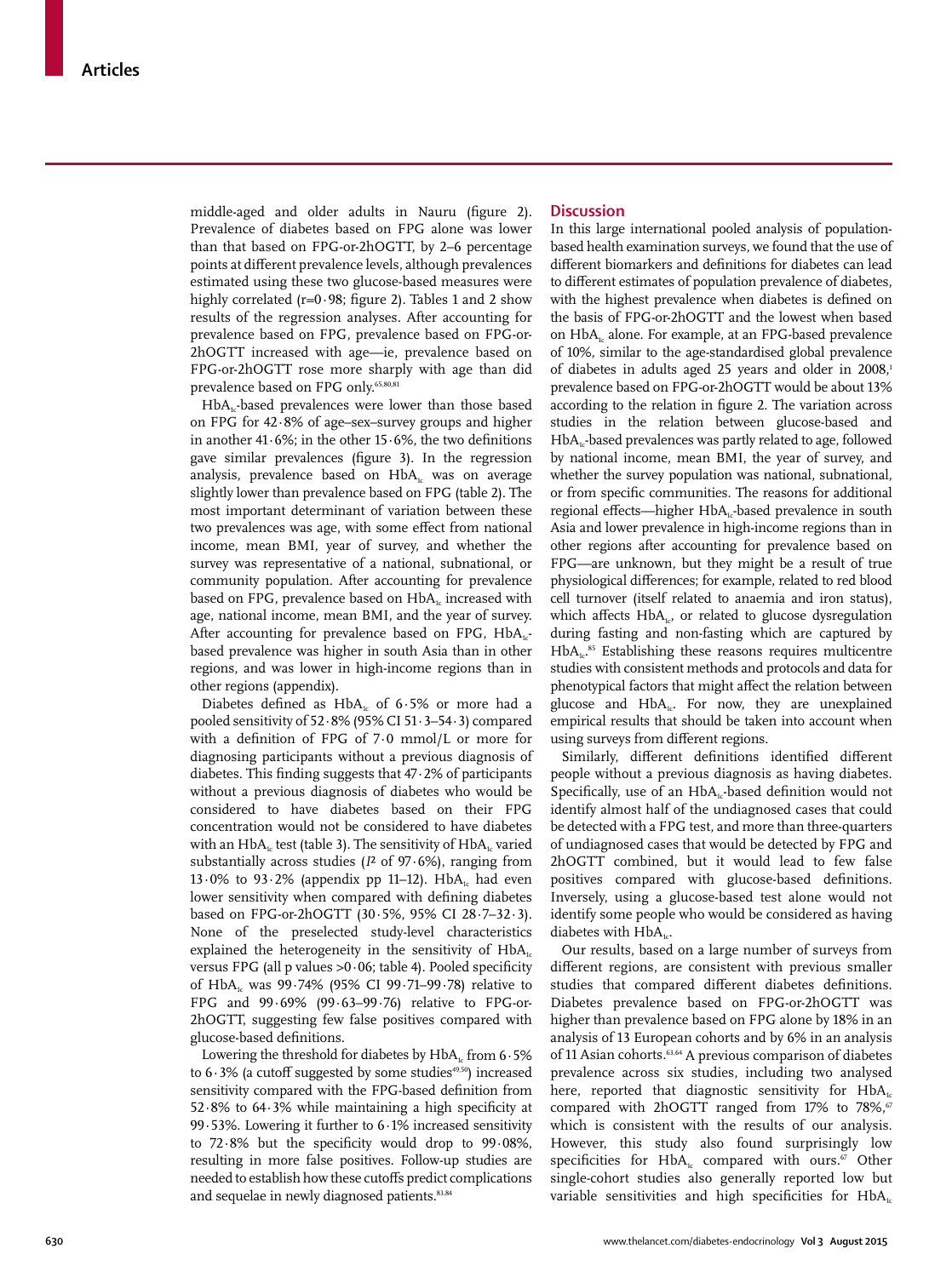relative to blood glucose. Several studies<sup>86-89</sup> assessed the optimal cutoff for  $HbA_i$  in different populations and all reported values lower than 6·5%, which is consistent with our finding that lowering the threshold would increase sensitivity while preserving high specificity. One small study<sup>90</sup> examined the effect of anaemia on diagnostic accuracy of  $HbA<sub>1c</sub>$  and reported higher sensitivity (than with FPG) in patients with anaemia, which is consistent with our results.

Our analysis, which focused on questions that are relevant for population-based surveillance of diabetes and monitoring treatment coverage, has several strengths. We pooled data from a large number of population-based surveys from different world regions, thereby increasing both the precision of our estimates and their generalisability compared with analyses of one or a small number of cohorts. We used consistent eligibility and inclusion criteria, and assessed whether the surveys met these criteria. In particular, we only used surveys that had rigorous protocols for fasting duration and for OGTT. Furthermore, most surveys measured glucose and  $HbA_{1c}$ in a laboratory. We also assessed the sources of heterogeneity in how diagnostic criteria compare across surveys, which could not be done in previous analyses because they included few surveys.

Our results should be interpreted with some limitations in mind. We had few studies from some regions including sub-Saharan Africa, south Asia, the Middle East and north Africa, and central and eastern Europe. We analysed the surveys with consistent methods but surveys might have differed in details such as the exact limit for fasting duration beyond the 6-h limit imposed by us. Because HbA<sub>1c</sub> measurement has changed over time,<sup>91-99</sup> and to minimise the use of non-standard assays, we did not include any HbA<sub>1c</sub> data from before the year 2000.71 Despite this exclusion, and the fact that all of our surveys had measured  $HbA_{1c}$  in a laboratory,  $HbA_{1c}$ measurements can vary between laboratories and instruments,100 about which we did not have complete data. For the same reason, we could not standardise the  $HbA<sub>i</sub>$  data to account for different assays and instruments used in measurement. Nutritional status—especially iron deficiency—anaemia, malaria and other parasitic diseases, living at high altitudes, and high prevalence of haemoglobinopathies can affect  $H\mathrm{bA}_{\scriptscriptstyle{\text{IC}}}$ , $^{\scriptscriptstyle{001}}$  but could not be assessed as a source of heterogeneity beyond their effects through mean haemoglobin concentration. Similarly, data for glucose can be affected by unrecorded factors such as inaccurate information about fasting, fluctuations in diet and physical activity in days before measurement, and how samples were handled, including time between drawing blood and laboratory analysis and the type of tube used for collecting and storing blood.

Although we assessed the role of geographical region, we did not have data for the ethnic composition of participants in each survey. By their nature, health examination surveys used for population-based surveillance use a single measurement for each participant, whereas diagnosis in a clinical setting might repeat the measurements based on the first test. The use of a single test is affected by within-individual and even within-laboratory variation, and could lead to misclassification of some individuals.<sup>99</sup> Finally, we did not have longitudinal follow-up data to assess sensitivity and specificity for diagnosis using one definition (or one cutoff value of  $HbA_{1c}$ ) compared to another or for development of diabetes complications and sequelae that contribute the bulk of the public health burden of diabetes. Such data are not available in population-based surveys because surveys are typically cross-sectional.

There is no gold standard definition that captures the phenotypic complexity of diabetes and the risk of its microvascular and macrovascular complications, although 2hOGTT is often treated as the most reliable test.15,102,103 In clinical practice, physicians follow an analytical process to diagnose diabetes, in which different sequences of glucose biomarkers are used depending on factors such as a patient's age and symptoms; those with high levels of one biomarker (eg,  $HbA_{1c}$ ) might be asked to have additional measurements of the same or a different biomarker, and be monitored over time to decide on the best course of treatment. The process might vary from patient to patient to account for their unique characteristics, and might further vary from physician to physician based on available infrastructure and medical resources. In surveillance using populationbased surveys, which provides evidence for policies and programmes related to whole populations, repeated measurements are virtually impossible. Therefore, considerations about diabetes definition and diagnosis are different from those of clinical practice, and the emphasis is on comparability of definitions over time and across populations. Our results provide much needed empirical evidence for planning global surveillance of diabetes and coverage of its interventions. Specifically, despite its relative ease of use, using  $HbA_{1c}$ alone in health surveys might miss some previously undiagnosed people who would be considered as having diabetes using a glucose-based test, and thus could benefit from lifestyle and treatment interventions. Even so, 2hOGTT is difficult to measure even in a clinical setting, let alone in population-based surveys. Of 493 worldwide population-based diabetes data sources between 1975 and 2014 in the NCD-RisC databases, 448 had measured FPG but only 59 had measured 2hOGTT; 33% of surveys before 1990 had 2hOGTT and only 11% did after 1990. Therefore, a strategy for consistent and comparable surveillance is to use FPG in populationbased surveys, be it national or multicountry survey programmes such as the WHO STEPS surveys, and define diabetes based on FPG. Data such as those in figure 2 and table 1 can then be used to relate prevalences based on FPG to those based on FPG-or-2hOGTT. The use of  $HbA<sub>i</sub>$  in surveillance requires further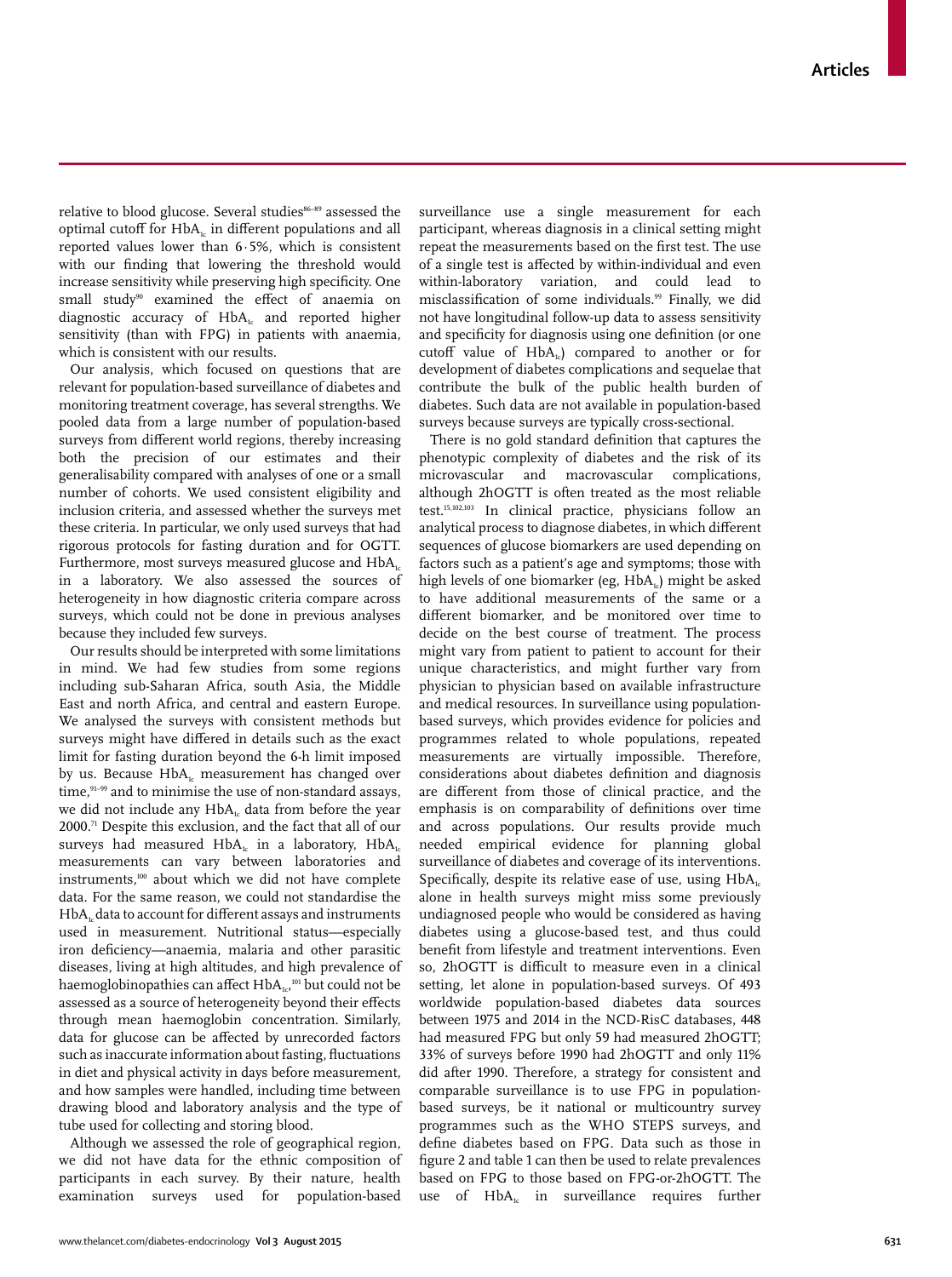consideration of how it predicts and helps prevent diabetes complications and sequelae. When  $HbA_{1c}$  is used, FPG should ideally also be measured in a subsample of participants to provide information about how the two tests relate.

#### **Contributors**

GD and ME designed the study and oversaw research. Members of the Country and Regional Data Group collected and reanalysed data, and checked pooled data for accuracy of information about their study and other studies in their country. Members of the Pooled Analysis and Writing Group collated data, checked all data sources in consultation with the Country and Regional Data Group, analysed pooled data, and prepared results. GD and ME wrote the first draft of the report with input from other members of Pooled Analysis and Writing Group. Members of Country and Regional Data Group commented on draft report.

#### **NCD Risk Factor Collaboration (NCD-RisC)**

*Pooled Analysis and Writing (\*equal contribution; listed alphabetically)—* Goodarz Danaei (Harvard T H Chan School of Public Health, USA)\*; Saman Fahimi (Harvard T H Chan School of Public Health, USA)\*; Yuan Lu (Harvard T H Chan School of Public Health, USA)\*; Bin Zhou (Imperial College London, UK)\*; Kaveh Hajifathalian (Harvard T H Chan School of Public Health, USA); Mariachiara Di Cesare (Imperial College London, UK); Wei-Cheng Lo (National Taiwan University, Taiwan); Barbara Reis-Santos (Universidade Federal de Pelotas, Brazil); Melanie J Cowan (World Health Organization, Switzerland); Jonathan E Shaw (Baker IDI Heart and Diabetes Institute, Australia); James Bentham (Imperial College London, UK); John K Lin (University of California San Francisco, USA); Honor Bixby (Imperial College London, UK); Dianna Magliano (Baker IDI Heart and Diabetes Institute, Australia); Pascal Bovet (University of Lausanne, Switzerland; Ministry of Health, Seychelles); J Jaime Miranda (Universidad Peruana Cayetano Heredia, Peru); Young-Ho Khang (Seoul National University, South Korea); Gretchen A Stevens (World Health Organization, Switzerland); Leanne M Riley (World Health Organization, Switzerland); Mohammed K Ali (Emory University, USA); Majid Ezzati (Imperial College London, UK).

*Country and Regional Data (\*equal contribution; listed alphabetically)—* Ziad A Abdeen (Al-Quds University, Palestine)\*; Khalid Abdul Kadir (Monash University Malaysia, Malaysia)\*; Niveen M Abu-Rmeileh (Birzeit University, Palestine)\*; Benjamin Acosta-Cazares (Instituto Mexicano del Seguro Social, Mexico)\*; Wichai Aekplakorn (Mahidol University, Thailand)\*; Carlos A Aguilar-Salinas (Instituto Nacional de Ciencias Médicas y Nutricion, Mexico)\*; Alireza Ahmadvand (Tehran University of Medical Sciences, Iran)\*; Mohannad Al Nsour (Eastern Mediterranean Public Health Network, Jordan)\*; Ala'a Alkerwi (Luxembourg Health Institute, Luxembourg)\*; Philippe Amouyel (Lille University and Hospital, France)\*; Lars Bo Andersen (University of Southern Denmark, Denmark)\*; Sigmund A Anderssen (Norwegian School of Sport Sciences, Norway)\*; Dolores S Andrade (Universidad de Cuenca, Ecuador)\*; Ranjit Mohan Anjana (Madras Diabetes Research Foundation, India)\*; Hajer Aounallah-Skhiri (National Institute of Public Health, Tunisia)\*; Tahir Aris (Ministry of Health Malaysia, Malaysia)\*; Nimmathota Arlappa (Indian Council of Medical Research, India)\*; Dominique Arveiler (Strasbourg University and Hospital, France)\*; Felix K Assah (Health of Populations in Transition Research Group, Cameroon)\*; Mária Avdicová (Regional Authority of Public Health, Banska Bystrica, Slovakia)\*; Nagalla Balakrishna (Indian Council of Medical Research, India)\*; Piotr Bandosz (Medical University of Gdansk, Poland)\*; Carlo M Barbagallo (University of Palermo, Italy)\*; Alberto Barceló (Pan American Health Organization, USA)\*; Anwar M Batieha (Jordan University of Science and Technology, Jordan)\*; Louise A Baur (University of Sydney, Australia)\*; Habiba Ben Romdhane (University Tunis El Manar, Tunisia)\*; Antonio Bernabe-Ortiz (Universidad Peruana Cayetano Heredia, Peru)\*; Santosh K Bhargava (Sunder Lal Jain Hospital, India)\*; Yufang Bi (Shanghai Jiao-Tong University School of Medicine, China)\*; Peter Bjerregaard (University of Southern Denmark, Denmark; University of Greenland, Greenland)\*; Cecilia Björkelund (University of Gothenburg, Sweden)\*; Margaret Blake (NatCen Social Research, UK)\*;

Anneke Blokstra (National Institute for Public Health and the Environment, Netherlands)\*; Simona Bo (University of Turin, Italy)\*; Bernhard O Boehm (Nanyang Technological University, Singapore)\*; Carlos P Boissonnet (Centro de Educación Médica e Investigaciones Clínicas, Argentina)\*; Pascal Bovet (University of Lausanne, Switzerland; Ministry of Health, Seychelles)\*; Imperia Brajkovich (Universidad Central de Venezuela, Venezuela)\*; Juergen Breckenkamp (Bielefeld University, Germany)\*; Lizzy M Brewster (University of Amsterdam, Netherlands)\*; Garry R Brian (The Fred Hollows Foundation New Zealand, New Zealand)\*; Graziella Bruno (University of Turin, Italy)\*; Anna Bugge (University of Southern Denmark, Denmark)\*; Antonio Cabrera de León (Canarian Health Service, Spain)\*; Gunay Can (Istanbul University, Turkey)\*; Ana Paula C Cândido (Universidade Federal de Juiz de Fora, Brazil)\*; Vincenzo Capuano (Reparto di Cardiologia ed UTIC di Mercato S., Italy)\*; Maria J Carvalho (University of Porto, Portugal)\*; Felipe F Casanueva (Santiago de Compostela University, Spain)\*; Carmelo A Caserta (Associazione Calabrese di Epatologia, Italy)\*; Katia Castetbon (French Institute for Health Surveillance, France)\*; Snehalatha Chamukuttan (India Diabetes Research Foundation, India)\*; Nishi Chaturvedi (University College London, UK)\*; Chien-Jen Chen (Academia Sinica, Taiwan)\*; Fangfang Chen (Capital Institute of Pediatrics, China)\*; Shuohua Chen (Kailuan General Hospital, China)\*; Ching-Yu Cheng (Duke-NUS Graduate Medical School, Singapore)\*; Angela Chetrit (The Gertner Institute for Epidemiology and Health Policy Research, Israel)\*; Shu-Ti Chiou (Ministry of Health and Welfare, Taiwan)\*; Yumi Cho (Korea Centers for Disease Control and Prevention, South Korea)\*; Jerzy Chudek (Medical University of Silesia, Poland)\*; Renata Cifkova (Charles University in Prague, Czech Republic)\*; Frank Claessens (Katholieke Universiteit Leuven, Belgium)\*; Hans Concin (Agency for Preventive and Social Medicine, Austria)\*; Cyrus Cooper (University of Southampton, UK)\*; Rachel Cooper (University College London, UK)\*; Simona Costanzo (IRCCS Istituto Neurologico Mediterraneo Neuromed, Italy)\*; Dominique Cottel (Institut Pasteur de Lille, France)\*; Chris Cowell (Westmead University of Sydney, Australia)\*; Ana B Crujeiras (CIBERobn, Spain)\*; Graziella D'Arrigo (National Research Council, Italy)\*; Jean Dallongeville (Institut Pasteur de Lille, France)\*; Rachel Dankner (The Gertner Institute for Epidemiology and Health Policy Research, Israel)\*; Luc Dauchet (Lille University Hospital, France)\*; Giovanni de Gaetano (IRCCS Istituto Neurologico Mediterraneo Neuromed, Italy)\*; Stefaan De Henauw (Ghent University, Belgium)\*; Mohan Deepa (Madras Diabetes Research Foundation, India)\*; Abbas Dehghan (University Medical Center Rotterdam, Netherlands)\*; Klodian Dhana (University Medical Center Rotterdam, Netherlands)\*; Augusto F Di Castelnuovo (IRCCS Istituto Neurologico Mediterraneo Neuromed, Italy)\*; Shirin Djalalinia (Tehran University of Medical Sciences, Iran)\*; Kouamelan Doua (Ministère de la Santé et de la Lutte contre le Sida, Côte d'Ivoire)\*; Wojciech Drygas (The Cardinal Wyszynski Institute of Cardiology, Poland)\*; Yong Du (Robert Koch Institute, Germany)\*; Eruke E Egbagbe (University of Benin College of Medical Sciences, Nigeria)\*; Robert Eggertsen (University of Gothenburg, Sweden)\*; Jalila El Ati (National Institute of Nutrition and Food Technology, Tunisia)\*; Roberto Elosua (Institut Hospital del Mar d'Investigacions Mèdiques, Spain)\*; Rajiv T Erasmus (University of Stellenbosch, South Africa)\*; Cihangir Erem (Karadeniz Technical University, Turkey)\*; Gul Ergor (Dokuz Eylul University, Turkey)\*; Louise Eriksen (University of Southern Denmark, Denmark)\* Jorge Escobedo-de la Peña (Instituto Mexicano del Seguro Social, Mexico)\*; Caroline H Fall (MRC Lifecourse Epidemiology Unit, UK)\*; Farshad Farzadfar (Tehran University of Medical Sciences, Iran)\*; Francisco J Felix-Redondo (Centro de Salud Villanueva Norte, Spain)\*; Trevor S Ferguson (The University of the West Indies, Jamaica)\* Daniel Fernández-Bergés (Hospital Don Benito-Villanueva de la Serena, Spain)\*; Marika Ferrari (National Research Institute on Food and Nutrition, Italy)\*; Catterina Ferreccio (Pontificia Universidad Católica de Chile, Chile)\*; Joseph D Finn (University of Manchester, UK)\*; Bernhard Föger (Agency for Preventive and Social Medicine, Austria)\*; Leng Huat Foo (Universiti Sains Malaysia, Malaysia)\*; Heba M Fouad (World Health Organization Regional Office for the Eastern Mediterranean, Egypt)\*; Damian K Francis (The University of the West Indies, Jamaica)\*; Maria do Carmo Franco (Federal University of São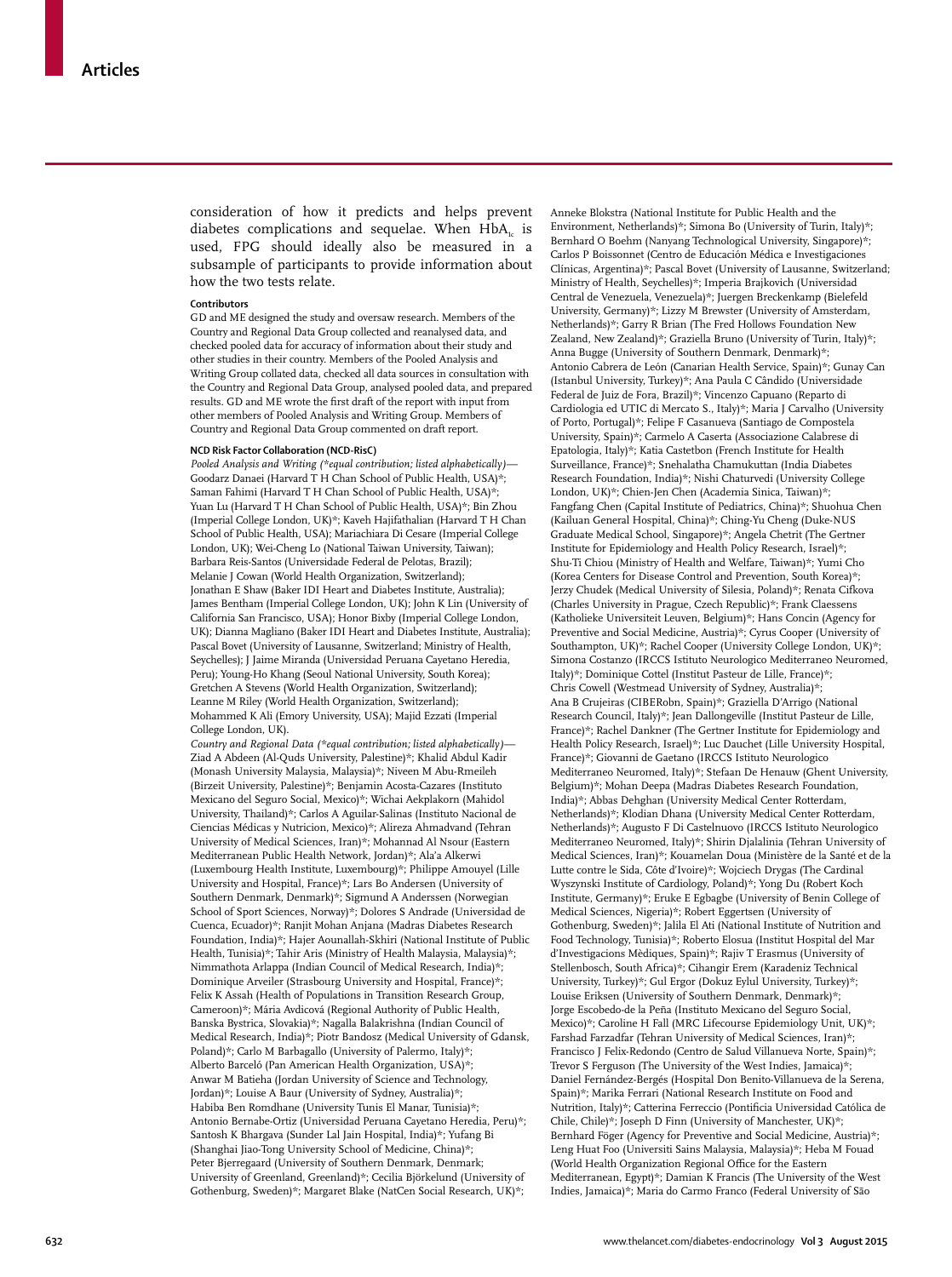Paulo, Brazil)\*; Oscar H Franco (University Medical Center Rotterdam, Netherlands)\*; Guillermo Frontera (Hospital Universitario Son Espases, Spain)\*; Takuro Furusawa (Kyoto University, Japan)\*; Zbigniew Gaciong (Medical University of Warsaw, Poland)\*; Andrzej Galbarczyk (Jagiellonian University Medical College, Poland)\*; Sarah P Garnett (University of Sydney, Australia)\*; Jean-Michel Gaspoz (Geneva University Hospitals, Switzerland)\*; Magda Gasull (CIBER en Epidemiología y Salud Pública, Spain)\*; Louise Gates (Australian Bureau of Statistics, Australia)\*; Johanna M Geleijnse (Wageningen University, Netherlands)\*; Anoosheh Ghasemain (Tehran University of Medical Sciences, Iran)\*; Simona Giampaoli (Istituto Superiore di Sanita, Italy)\*; Francesco Gianfagna (University of Insubria, Italy)\*; Jonathan Giovannelli (Lille University Hospital, France)\*; Marcela Gonzalez Gross (Universidad Politécnica de Madrid, Spain)\*; Juan P González Rivas (The Andes Clinic of Cardio-Metabolic Studies, Venezuela)\*; Mariano Bonet Gorbea (National Institute of Hygiene, Epidemiology and Microbiology, Cuba)\*; Frederic Gottrand (Université de Lille 2, France)\*; Janet F Grant (The University of Adelaide, Australia)\*; Tomasz Grodzicki (Jagiellonian University Medical College, Poland)\*; Anders Grøntved (University of Southern Denmark, Denmark)\*; Grabriella Gruden (University of Turin, Italy)\*; Dongfeng Gu (National Center of Cardiovascular Diseases, China)\*; Ong Peng Guan (Singapore Eye Research Institute, Singapore)\*; Ramiro Guerrero (Universidad Icesi, Colombia)\*; Idris Guessous (Geneva University Hospitals, Switzerland)\*; Andre L Guimaraes (State University of Montes Claros, Brazil)\*; Laura Gutierrez (Institute for Clinical Effectiveness and Health Policy, Argentina)\*; Rebecca Hardy (University College London, UK)\*; Rachakulla Hari Kumar (Indian Council of Medical Research, India)\*; Jiang He (Tulane University, USA)\*; Christin Heidemann (Robert Koch Institute, Germany)\*; Ilpo Tapani Hihtaniemi (Imperial College London, UK)\*; Sai Yin Ho (University of Hong Kong, China)\*; Suzanne C Ho (The Chinese University of Hong Kong, China)\*; Albert Hofman (University Medical Center Rotterdam, Netherlands)\*; Andrea R V Russo Horimoto (Heart Institute, Brazil)\*; Claudia M Hormiga (Fundación Oftalmológica de Santander, Colombia)\*; Bernardo L Horta (Universidade Federal de Pelotas, Brazil)\*; Leila Houti (University of Oran 1, Algeria)\*; Abdullatif S Hussieni (Birzeit University, Palestine)\*; Inge Huybrechts (International Agency for Research on Cancer, France)\*; Nahla Hwalla (American University of Beirut, Lebanon)\*; Licia Iacoviello (IRCCS Istituto Neurologico Mediterraneo Neuromed, Italy)\*; Anna G Iannone (Reparto di Cardiologia ed UTIC di Mercato S., Italy)\*; Mohsen M Ibrahim (Cairo University, Egypt)\*; Nayu Ikeda (National Institute of Health and Nutrition, Japan)\*; M Arfan Ikram (University Medical Center Rotterdam, Netherlands)\*; Vilma E Irazola (Institute for Clinical Effectiveness and Health Policy, Argentina)\*; Muhammad Islam (Aga Khan University, Pakistan)\*; Masanori Iwasaki (Niigata University, Japan)\*; Jeremy M Jacobs (Hadassah University Medical Center, Israel)\*; Tazeen Jafar (Duke-NUS Graduate Medical School, Singapore)\*; Grazyna Jasienska (Jagiellonian University Medical College, Poland)\*; Chao Qiang Jiang (University of Hong Kong, China)\*; Jost B Jonas (Ruprecht-Karls-University of Heidelberg, Germany)\*; Pradeep Joshi (World Health Organization Country Office, India)\*; Anthony Kafatos (University of Crete, Greece)\*; Ofra Kalter-Leibovici (The Gertner Institute for Epidemiology and Health Policy Research, Israel)\*; Amir Kasaeian (Tehran University of Medical Sciences, Iran)\*; Joanne Katz (Johns Hopkins Bloomberg School of Public Health, USA)\*; Prabhdeep Kaur (National Institute of Epidemiology, India)\*; Maryam Kavousi (University Medical Center Rotterdam, Netherlands)\*; Roya Kelishadi (Isfahan University of Medical Sciences, Iran)\*; Andre P Kengne (South African Medical Research Council, South Africa)\*; Mathilde Kersting (Research Institute of Child Nutrition, Germany)\*; Yousef Saleh Khader (Jordan University of Science and Technology, Jordan)\*; Young-Ho Khang (Seoul National University, South Korea)\*; Stefan Kiechl (Medical University Innsbruck, Austria)\*; Jeongseon Kim (National Cancer Center, South Korea)\*; Yutaka Kiyohara (Kyushu University, Japan)\*; Patrick Kolsteren (Institute of Tropical Medicine, Belgium)\*; Paul Korrovits (Tartu University Clinics, Estonia)\*; Seppo Koskinen (National Institute for Health and Welfare, Finland)\*; Wolfgang Kratzer (University Hospital Ulm, Germany)\*; Daan Kromhout (Wageningen University, Netherlands)\*; Krzysztof Kula (Medical

University of Łodz, Poland)\*; Pawel Kurjata (The Cardinal Wyszynski Institute of Cardiology, Poland)\*; Catherine Kyobutungi (African Population and Health Research Center, Kenya)\*; Carl Lachat (Ghent University, Belgium)\*; Youcef Laid (National Institute of Public Health, Algeria)\*; Tai Hing Lam (University of Hong Kong, China)\*; Orlando Landrove (Ministerio de Salud Pública, Cuba)\*; Vera Lanska (Institute for Clinical and Experimental Medicine Prague, Czech Republic)\*; Georg Lappas (Sahlgrenska Academy, Sweden)\*; Avula Laxmaiah (Indian Council of Medical Research, India)\*; Catherine Leclercq (Food and Agriculture Organization, Italy)\*; Jeannette Lee (National University of Singapore, Singapore)\*; Jeonghee Lee (National Cancer Center, South Korea)\*; Terho Lehtimäki (Tampere University Hospital, Finland)\*; Rampal Lekhraj (Universiti Putra Malaysia, Malaysia)\*; Luz M León-Muñoz (Universidad Autónoma de Madrid, Spain)\*; Yanping Li (Harvard T H Chan School of Public Health, USA)\*; Wei-Yen Lim (National University of Singapore, Singapore)\*; M Fernanda Lima-Costa (Oswaldo Cruz Foundation Rene Rachou Research Institute, Brazil)\*; Hsien-Ho Lin (National Taiwan University, Taiwan)\*; Xu Lin (University of Chinese Academy of Sciences, China)\*; Lauren Lissner (University of Gothenburg, Sweden)\*; Roberto Lorbeer (University Medicine Greifswald, Germany)\*; José Eugenio Lozano (Consejería de Sanidad Junta de Castilla y León, Spain)\*; Annamari Lundqvist (National Institute for Health and Welfare, Finland)\*; Per Lytsy (University of Uppsala, Sweden)\*; Guansheng Ma (Peking University, China)\*; George L L Machado-Coelho (Universidade Federal de Ouro Preto, Brazil)\*; Suka Machi (The Jikei University School of Medicine, Japan)\*; Stefania Maggi (National Research Council, Italy)\*; Dianna Magliano (Baker IDI Heart and Diabetes Institute, Australia)\*; Marcia Makdisse (Hospital Israelita Albert Einstein, Brazil)\*; Kodavanti Mallikharjuna Rao (Indian Council of Medical Research, India)\*; Yannis Manios (Harokopio University of Athens, Greece)\*; Enzo Manzato (University of Padova, Italy)\*; Paula Margozzini (Pontificia Universidad Católica de Chile, Chile)\*; Pedro Marques-Vidal (Lausanne University Hospital, Switzerland)\*; Reynaldo Martorell (Emory University, USA)\*; Shariq R Masoodi (Sher-i-Kashmir Institute of Medical Sciences, India)\*; Tandi E Matsha (Cape Peninsula University of Technology, South Africa)\*; Jean Claude N Mbanya (University of Yaoundé 1, Cameroon)\*; Shelly R McFarlane (The University of the West Indies, Jamaica)\*; Stephen T McGarvey (Brown University, USA)\*; Stela McLachlan (University of Edinburgh, UK)\*; Breige A McNulty (University College Dublin, Ireland)\*; Sounnia Mediene-Benchekor (University of Oran 1, Algeria)\*; Aline Meirhaeghe (INSERM, France)\*; Ana Maria B Menezes (Universidade Federal de Pelotas, Brazil)\*; Shahin Merat (Tehran University of Medical Sciences, Iran)\*; Indrapal I Meshram (Indian Council of Medical Research, India)\*; Jie Mi (Capital Institute of Pediatrics, China)\*; Juan Francisco Miquel (Pontificia Universidad Católica de Chile, Chile)\*; J Jaime Miranda (Universidad Peruana Cayetano Heredia, Peru)\*; Mostafa K Mohamed (Ain Shams University, Egypt)\*; Kazem Mohammad (Tehran University of Medical Sciences, Iran)\*; Viswanathan Mohan (Madras Diabetes Research Foundation, India)\*; Muhammad Fadhli Mohd Yusoff (Ministry of Health Malaysia, Malaysia)\*; Niels C Møller (University of Southern Denmark, Denmark)\*; Denes Molnar (University of Pécs, Hungary)\*; Charles K Mondo (Mulago Hospital, Uganda)\*; Luis A Moreno (Universidad de Zaragoza, Spain)\*; Karen Morgan (PU-RCSI School of Medicine, Malaysia)\*; George Moschonis (Harokopio University of Athens, Greece)\*; Malgorzata Mossakowska (International Institute of Molecular and Cell Biology, Poland)\*; Aya Mostafa (Ain Shams University, Egypt)\*; Jorge Mota (University of Porto, Portugal)\*; Maria L Muiesan (University of Brescia, Italy)\*; Martina Müller-Nurasyid (Helmholtz Zentrum München, Germany)\*; Jaakko Mursu (University of Eastern Finland, Finland)\*; Gabriele Nagel (University of Ulm, Germany)\*; Jana Námešná (Regional Authority of Public Health, Banska Bystrica, Slovakia)\*; Ei Ei K Nang (National University of Singapore, Singapore)\*; Vinay B Nangia (Suraj Eye Institute, India)\*; Eva Maria Navarrete-Muñoz (CIBER de Epidemiología y Salud Pública, Spain)\*; Ndeye Coumba Ndiaye (INSERM, France)\*; Flavio Nervi (Pontificia Universidad Católica de Chile, Chile)\*; Nguyen D Nguyen (University of Pharmacy and Medicine of Ho Chi Minh City, Vietnam)\*; Ramfis E Nieto-Martínez (Universidad Centro-Occidental Lisandro Alvarado, Venezuela)\*; Guang Ning (Shanghai Jiao-Tong University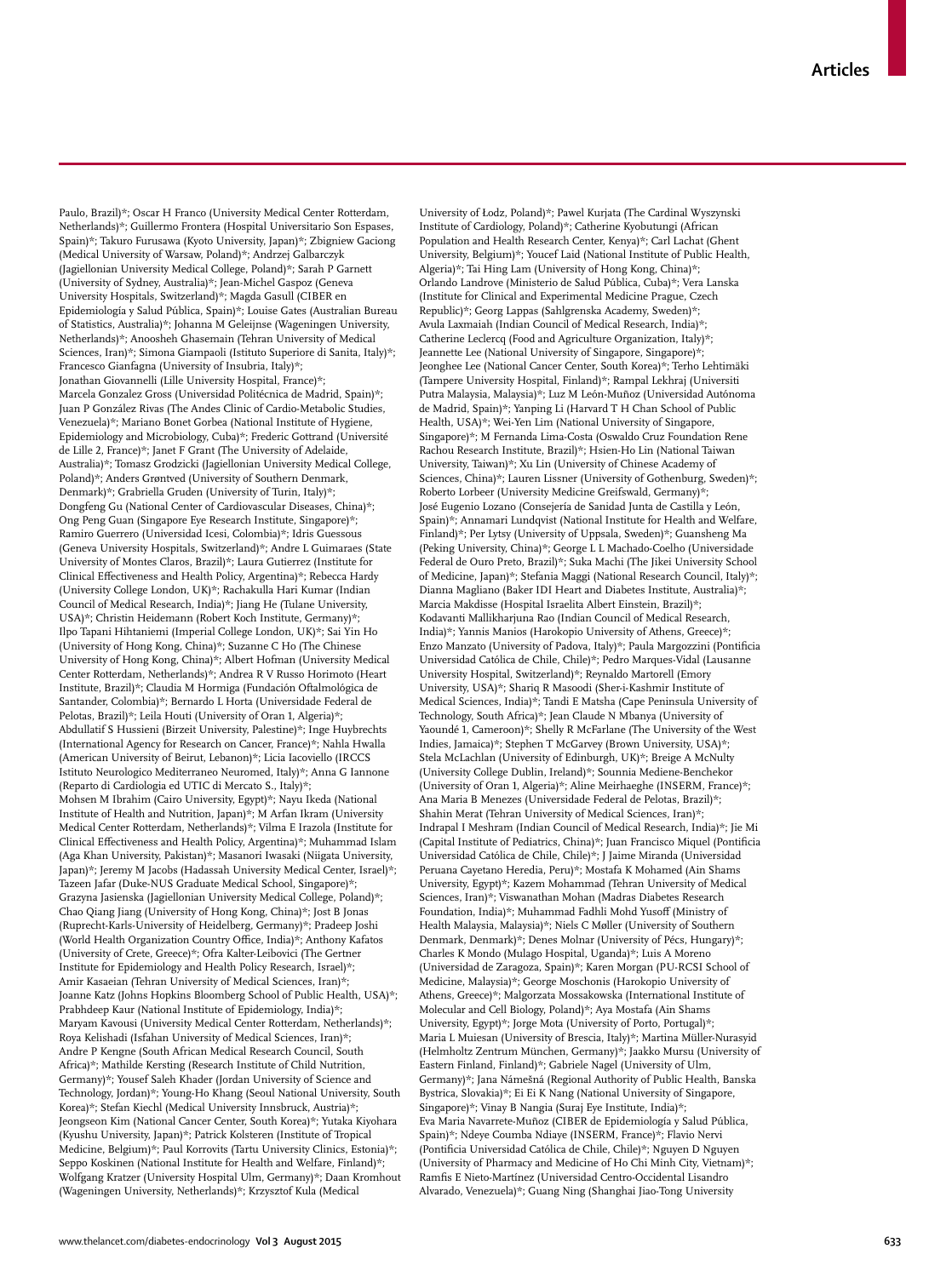School of Medicine, China)\*; Toshiharu Ninomiya (Kyushu University, Japan)\*; Marianna Noale (National Research Council, Italy)\*; Davide Noto (University of Palermo, Italy)\*; Angélica M Ochoa-Avilés (Universidad de Cuenca, Ecuador)\*; Kyungwon Oh (Korea Centers for Disease Control and Prevention, South Korea)\*; Altan Onat (Istanbul University, Turkey)\*; Clive Osmond (MRC Lifecourse Epidemiology Unit, UK)\*; Johanna A Otero (Fundación Oftalmológica de Santander, Colombia)\*; Luigi Palmieri (Istituto Superiore di Sanita, Italy)\*; Songhomitra Panda-Jonas (Ruprecht-Karls-University of Heidelberg, Germany)\*; Francesco Panza (Unversity of Bari, Italy)\*; Mahboubeh Parsaeian (Tehran University of Medical Sciences, Iran)\*; Sergio Viana Peixoto (Oswaldo Cruz Foundation Rene Rachou Research Institute, Brazil)\*; Alexandre C Pereira (Heart Institute, Brazil)\*; Annette Peters (Helmholtz Zentrum München, Germany)\*; Niloofar Peykari (Tehran University of Medical Sciences, Iran)\* Aida Pilav (Federal Ministry of Health, Bosnia and Herzegovina)\*; Freda Pitakaka (University of New South Wales, Australia)\*; Aleksandra Piwonska (The Cardinal Wyszynski Institute of Cardiology, Poland)\*; Jerzy Piwonski (The Cardinal Wyszynski Institute of Cardiology, Poland)\*; Pedro Plans-Rubió (Public Health Agency of Catalonia, Spain)\*; Miquel Porta (Hospital del Mar Medical Research Institute-IMIM, Spain)\*; Marileen L P Portegies (University Medical Center Rotterdam, Netherlands)\*; Hossein Poustchi (Tehran University of Medical Sciences, Iran)\*; Rajendra Pradeepa (Madras Diabetes Research Foundation, India)\*; Jacqueline F Price (University of Edinburgh, UK)\*; Margus Punab (Tartu University Clinics, Estonia)\*; Radwan F Qasrawi (Al-Quds University, Palestine)\*; Mostafa Qorbani (Alborz University of Medical Sciences, Iran)\*; Olli Raitakari (University of Turku, Finland)\*; Sudha Ramachandra Rao (National Institute of Epidemiology, India)\*; Ambady Ramachandran (India Diabetes Research Foundation, India)\*; Rafel Ramos (Institut Universitari d'Investigació en Atenció Primària Jordi Gol, Spain)\*; Sanjay Rampal (University of Malaya, Malaysia)\*; Wolfgang Rathmann (German Diabetes Center, Germany)\*; Josep Redon (University of Valencia, Spain)\*; Paul Ferdinand M Reganit (University of the Philippines, Philippines)\*; Fernando Rigo (Health Center San Agustin, Spain)\*; Sian M Robinson (University of Southampton, UK)\*; Cynthia Robitaille (Public Health Agency of Canada, Canada)\*; Laura A Rodríguez (Universidad Industrial de Santander, Colombia)\*; Fernando Rodríguez-Artalejo (Universidad Autónoma de Madrid, Spain)\*; María del Cristo Rodriguez-Perez (Canarian Health Service, Spain)\*; Rosalba Rojas-Martinez (Instituto Nacional de Salud Pública, Mexico)\*; Dora Romaguera (Centre for Research in Environmental Epidemiology, Spain)\*; Annika Rosengren (Sahlgrenska Academy, Sweden)\*; Adolfo Rubinstein (Institute for Clinical Effectiveness and Health Policy, Argentina)\*; Ornelas Rui (University of Madeira, Portugal)\*; Blanca Sandra Ruiz-Betancourt (Instituto Mexicano del Seguro Social, Mexico)\*; Marcin Rutkowski (Medical University of Gdansk, Poland)\*; Charumathi Sabanayagam (Singapore Eye Research Institute, Singapore)\*; Harshpal S Sachdev (Sitaram Bhartia Institute of Science and Research, India)\*; Olfa Saidi (University Tunis El Manar, Tunisia)\*; Sibel Sakarya (Marmara University, Turkey)\*; Benoit Salanave (French Institute for Health Surveillance, France)\*; Jukka T Salonen (University of Helsinki, Finland)\*; Massimo Salvetti (University of Brescia, Italy)\*; Jose Sánchez-Abanto (National Institute of Health, Peru)\*; Renata Nunes dos Santos (University of São Paulo, Brazil)\*; Rute Santos (University of Porto, Portugal)\*; Luis B Sardinha (Universidade de Lisboa, Portugal)\*; Marcia Scazufca (University of São Paulo, Brazil)\*; Herman Schargrodsky (Hospital Italiano de Buenos Aires, Argentina)\*; Christa Scheidt-Nave (Robert Koch Institute, Germany)\*; Jonathan E Shaw (Baker IDI Heart and Diabetes Institute, Australia)\*; Kenji Shibuya (The University of Tokyo, Japan)\*; Youchan Shin (Singapore Eye Research Institute, Singapore)\*; Rahman Shiri (Finnish Institute of Occupational Health, Finland)\*; Rosalynn Siantar (Singapore Eye Research Institute, Singapore)\*; Abla M Sibai (American University of Beirut, Lebanon)\*; Mary Simon (India Diabetes Research Foundation, India)\*; Judith Simons (St Vincent's Hospital, Australia)\*; Leon A Simons (University of New South Wales, Australia)\*; Michael Sjostrom (Karolinska Institute, Sweden)\*; Jolanta Slowikowska-Hilczer (Medical University of Łodz, Poland)\*; Przemyslaw Slusarczyk (International Institute of Molecular and Cell Biology, Poland)\*; Liam Smeeth (London

School of Hygiene & Tropical Medicine, UK)\*; Marieke B Snijder (University of Amsterdam, Netherlands)\*; Vincenzo Solfrizzi (University of Bari, Italy)\*; Emily Sonestedt (Lund University, Sweden)\*; Aicha Soumare (University of Bordeaux, France)\*; Jan A Staessen (University of Leuven, Belgium)\*; Jostein Steene-Johannessen (Norwegian School of Sport Sciences, Norway)\*: Peter Stehle (Bonn University, Germany)\*: Aryeh D Stein (Emory University, USA)\*; Jochanan Stessman (Hadassah University Medical Center, Israel)\*; Doris Stöckl (Helmholtz Zentrum München, Germany)\*; Jakub Stokwiszewski (National Institute of Hygiene, Poland)\*; Maria Wany Strufaldi (Federal University of São Paulo, Brazil)\*; Chien-An Sun (Fu Jen Catholic University, Taiwan)\*; Johan Sundström (Uppsala University, Sweden)\*; Paibul Suriyawongpaisal (Mahidol University, Thailand)\*; Rody G Sy (University of the Philippines, Philippines)\*; E Shyong Tai (National University of Singapore, Singapore)\*; Mohammed Tarawneh (Ministry of Health, Jordan)\*; Carolina B Tarqui-Mamani (National Institute of Health, Peru)\*; Lutgarde Thijs (University of Leuven, Belgium)\*; Janne S Tolstrup (University of Southern Denmark, Denmark)\*; Murat Topbas (Karadeniz Technical University, Turkey)\*; Maties Torrent (Area de Salut de Menorca, Spain)\*; Pierre Traissac (Institut de Recherche pour le Développement, France)\*; Oanh T H Trinh (University of Pharmacy and Medicine of Ho Chi Minh City, Vietnam)\*; Marshall K Tulloch-Reid (The University of the West Indies, Jamaica)\*; Tomi-Pekka Tuomainen (University of Eastern Finland, Finland)\*; Maria L Turley (Ministry of Health, New Zealand)\*; Christophe Tzourio (University of Bordeaux, France)\*; Peter Ueda (Harvard T H Chan School of Public Health, USA)\*; Flora M Ukoli (Meharry Medical College, USA)\*; Hanno Ulmer (Medical University of Innsbruck, Austria)\*; Gonzalo Valdivia (Pontificia Universidad Católica de Chile, Chile)\*; Irene G M van Valkengoed (Academic Medical Center of University of Amsterdam, Netherlands)\*; Dirk Vanderschueren (Katholieke Universiteit Leuven, Belgium)\*; Diego Vanuzzo (Centro di Prevenzione Cardiovascolare, Italy)\*; Tomas Vega (Consejería de Sanidad, Junta de Castilla y León, Spain)\*; Gustavo Velasquez-Melendez (Universidade Federal de Minas Gerais, Brazil)\*; Giovanni Veronesi (University of Insubria, Italy)\*; Monique Verschuren (National Institute for Public Health and the Environment, Netherlands)\*; Jesus Vioque (Universidad Miguel Hernandez, Spain)\*; Jyrki Virtanen (University of Eastern Finland, Finland)\*; Sophie Visvikis-Siest (INSERM, France)\*; Bharathi Viswanathan (Ministry of Health, Seychelles)\*; Peter Vollenweider (Lausanne University Hospital, Switzerland)\*; Sari Voutilainen (University of Eastern Finland, Finland)\*; Alisha N Wade (University of the Witwatersrand, South Africa)\*; Aline Wagner (University of Strasbourg, France)\*; Janette Walton (University College Cork, Ireland)\*; Wan Nazaimoon Wan Mohamud (Institute for Medical Research, Malaysia)\*; Ming-Dong Wang (Public Health Agency of Canada, Canada)\*; Ya Xing Wang (Beijing Tongren Hospital, China)\*; S Goya Wannamethee (University College London, UK)\*; Deepa Weerasekera (Ministry of Health, New Zealand)\*; Peter H Whincup (St George's, University of London, UK)\*; Kurt Widhalm (Medical University of Vienna, Austria)\*; Andrzej Wiecek (Medical University of Silesia, Poland)\*; Rainford J Wilks (The University of the West Indies, Jamaica)\*; Johann Willeit (Medical University Innsbruck, Austria)\*; Bogdan Wojtyniak (National Institute of Hygiene, Poland)\*; Tien Yin Wong (Duke-NUS Graduate Medical School, Singapore)\*; Jean Woo (The Chinese University of Hong Kong, China)\*; Mark Woodward (University of Sydney, Australia; University of Oxford, UK)\*; Aleksander Giwercman Wu (Lund University, Sweden)\*; Frederick C Wu (University of Manchester, UK)\*; Shou Ling Wu (Kailuan General Hospital, China)\*; Haiquan Xu (Institute of Food and Nutrition Development of Ministry of Agriculture, China)\*; Xiaoguang Yang (Chinese Center for Disease Control and Prevention, China)\*; Xingwang Ye (University of Chinese Academy of Sciences, China)\*; Akihiro Yoshihara (Niigata University, Japan)\*; Novie O Younger-Coleman (The University of the West Indies, Jamaica)\*; Sabina Zambon (University of Padova, Italy)\*; Abdul Hamid Zargar (Center for Diabetes and Endocrine Care, India)\*; Tomasz Zdrojewski (Medical University of Gdansk, Poland)\*; Wenhua Zhao (Chinese Center for Disease Control and Prevention, China)\*; Yingfeng Zheng (Singapore

Eye Research Institute, Singapore)\*.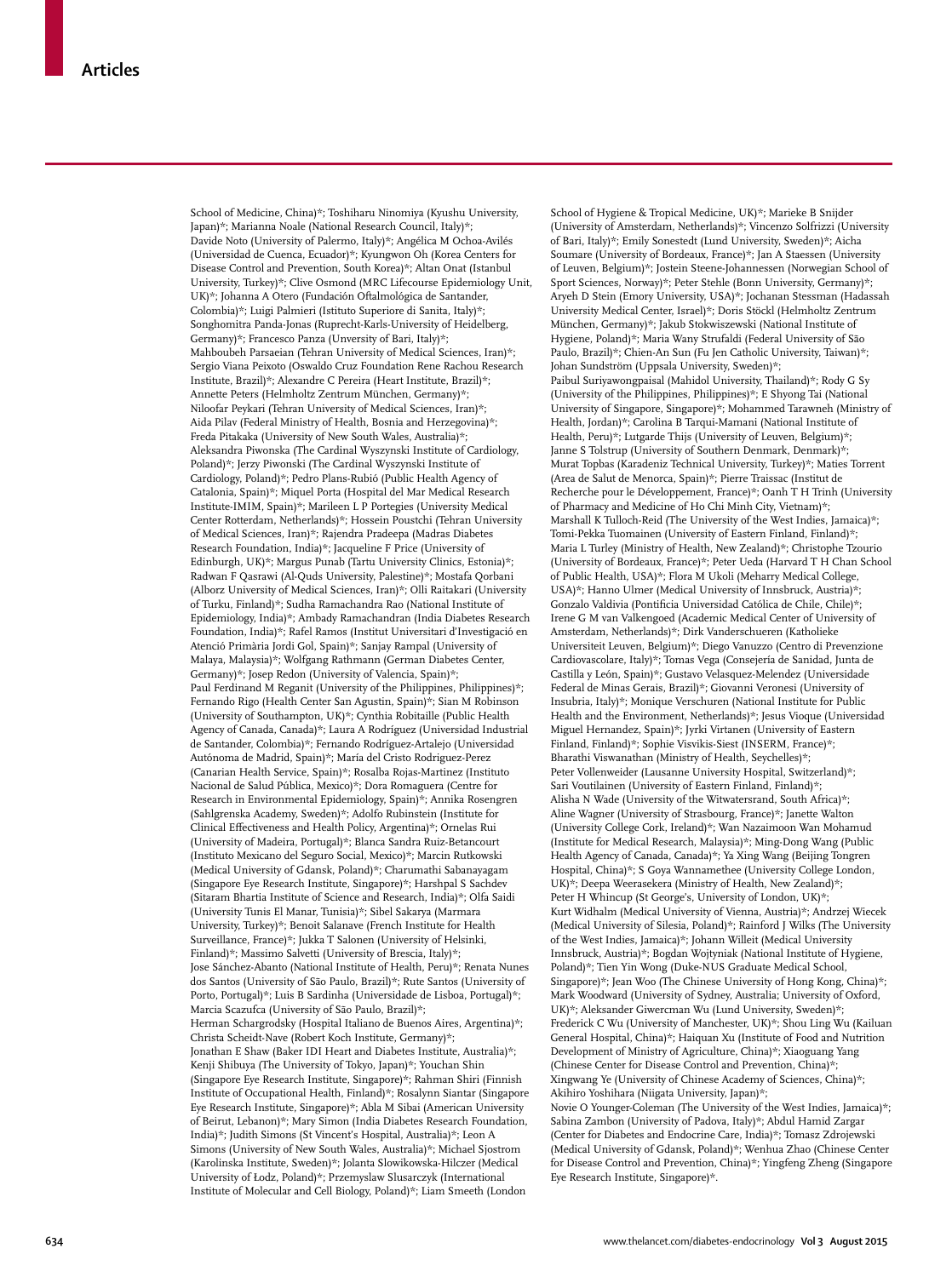#### **Declaration of interests**

JJM has received funding from Medtronics Foundation outside the submitted work. DM has received grants to her institution from Novartis Pharmaceutical, Novo Nordisk Pharmaceutical, Pharmacia and Upjohn, Pfizer, Sanofi Synthelabo, and Servier Laboratories. JES has received grants to his institution from Abbott, Alphapharm, AstraZeneca, Aventis Pharmaceutical, Eli Lilly, GlaxoSmithKline, Janssen-Cilag, Merck Lipha, Merck Sharp & Dohme, Novartis Pharmaceutical, Novo Nordisk Pharmaceutical, Pharmacia and Upjohn, Pfizer, Sanofi Synthelabo, and Servier Laboratories. All other Pooled Analysis and Writing Group members report no competing interests.

#### **Acknowledgments**

This study was funded by the Wellcome Trust and US National Institutes of Health (DK090435). The authors alone are responsible for the views expressed in this Article and they do not necessarily represent the views, decisions, or policies of the institutions with which they are affiliated.

#### **References**

- Danaei G, Finucane MM, Lu Y, et al. National, regional, and global trends in fasting plasma glucose and diabetes prevalence since 1980: systematic analysis of health examination surveys and epidemiological studies with 370 country-years and 2·7 million participants. *Lancet* 2011; **378:** 31–40.
- 2 Finucane MM, Stevens GA, Cowan MJ, et al. National, regional, and global trends in body-mass index since 1980: systematic analysis of health examination surveys and epidemiological studies with 960 country-years and 9·1 million participants. *Lancet* 2011; **377:** 557–67.
- 3 Stevens GA, Singh GM, Lu Y, et al. National, regional, and global trends in adult overweight and obesity prevalences. *Popul Health Metr* 2012; **10:** 22.
- Kontis V, Mathers CD, Rehm J, et al. Contribution of six risk factors to achieving the 25×25 non-communicable disease mortality reduction target: a modelling study. *Lancet* 2014; **384:** 427–37.
- 5 Global Burden of Metabolic Risk Factors for Chronic Diseases Collaboration. Cardiovascular disease, chronic kidney disease, and diabetes mortality burden of cardiometabolic risk factors from 1980 to 2010: a comparative risk assessment. *Lancet Diabetes Endocrinol* 2014; **2:** 634–47.
- 6 Zimmet PZ, Magliano DJ, Herman WH, Shaw JE. Diabetes: a 21st century challenge. *Lancet Diabetes Endocrinol* 2014; **2:** 56–64.
- Yach D, Stuckler D, Brownell KD. Epidemiologic and economic consequences of the global epidemics of obesity and diabetes. *Nat Med* 2006; **12:** 62–66.
- 8 International Diabetes Federation. IDF Diabetes Atlas, 6th edn. Brussels: International Diabetes Federation; 2013.
- WHO. Definition, diagnosis and classification of diabetes mellitus and its complications: report of a WHO consultation. Part 1: Diagnosis and classification of diabetes mellitus. Geneva: World Health Organization, 1999.
- 10 WHO. Definition and diagnosis of diabetes mellitus and intermediate hyperglycemia: report of a WHO/IDF consultation. Geneva: World Health Organization, 2006.
- 11 WHO. Use of glycated haemoglobin (HbA1c) in the diagnosis of diabetes mellitus: abbreviated report of a WHO consultation. Geneva: World Health Organization, 2011.
- 12 Expert Committee on the Diagnosis and Classification of Diabetes Mellitus. Report of the expert committee on the diagnosis and classifi cation of diabetes mellitus. *Diabetes Care* 2003; **26** (suppl 1)**:** S5–20.
- 13 American Diabetes Association. Standards of medical care in diabetes—2014. *Diabetes Care* 2014; **37** (suppl 1)**:** S14–80.
- 14 American Diabetes Association. Diagnosis and classification of diabetes mellitus. *Diabetes Care* 2014; **37** (suppl 1)**:** S81–90.
- 15 Barrett-Connor E. The oral glucose tolerance test, revisited. *Eur Heart J* 2002; **23:** 1229–31.
- Tobias M. Global control of diabetes: information for action. *Lancet* 2011; **378:** 3–4.
- 17 Hare MJ, Shaw JE, Zimmet PZ. Current controversies in the use of haemoglobin A1c. *J Intern Med* 2012; **271:** 227–36.
- 18 WHO. Global action plan for the prevention and control of noncommunicable diseases 2013–2020. Geneva: World Health Organization, 2013.
- 19 Shibata K, Suzuki S, Sato J, et al. Diagnostic accuracy of glycohemoglobin A1c (HbA1c) for postprandial hyperglycemia was equivalent to that of fasting blood glucose. *J Clin Epidemiol* 2005; **58:** 1052–57.
- 20 Kim HK, Bae SJ, Choe J. Impact of HbA1c criterion on the detection of subjects with increased risk for diabetes among health check-up recipients in Korea. *Diabetes Metab J* 2012; **36:** 151–56.
- 21 Mo M, Zhong W, Zhao G, et al. Combining glycosylated hemoglobin A1c and fasting plasma glucose for diagnosis of type 2 diabetes in Chinese adults. *BMC Endocr Disord* 2013; **13:** 44.
- 22 Wiener K, Roberts NB. The relative merits of haemoglobin A1c and fasting plasma glucose as first-line diagnostic tests for diabetes mellitus in non-pregnant subjects. *Diabet Med* 1998; **15:** 558–63.
- 23 Vlaar EM, Admiraal WM, Busschers WB, et al. Screening South Asians for type 2 diabetes and prediabetes: (1) comparing oral glucose tolerance and haemoglobin A1c test results and (2) comparing the two sets of metabolic profiles of individuals diagnosed with these two tests. *BMC Endocr Disord* 2013; **13:** 8.
- Mannucci E, Ognibene A, Sposato I, et al. Fasting plasma glucose and glycated haemoglobin in the screening of diabetes and impaired glucose tolerance. *Acta Diabetol* 2003; **40:** 181–86.
- 25 Carson AP, Reynolds K, Fonseca VA, Muntner P. Comparison of A1C and fasting glucose criteria to diagnose diabetes among US adults. *Diabetes Care* 2010; **33:** 95–97.
- 26 Adamu AN. Comparative performance of HbA1c 6.5% for FPG  $>$ /=7.0 vs 2hr PG $>$ /=11.1 criteria for diagnosis of type 2 diabetes. *Afr Health Sci* 2011; **11:** 421–26.
- 27 Cederberg H, Saukkonen T, Laakso M, et al. Postchallenge glucose, A1C, and fasting glucose as predictors of type 2 diabetes and cardiovascular disease: a 10-year prospective cohort study. *Diabetes Care* 2010; **33:** 2077–83.
- 28 Kramer CK, Araneta MR, Barrett-Connor E. A1C and diabetes diagnosis: The Rancho Bernardo Study. *Diabetes Care* 2010; **33:** 101–03.
- 29 Li HY, Ma WY, Wei JN, et al. Hemoglobin A1c for the diagnosis of diabetes: To replace or to guide oral glucose tolerance tests? *J Diabetes Investig* 2012; **3:** 259–65.
- Pajunen P, Peltonen M, Eriksson JG, et al. HbA(1c) in diagnosing and predicting Type 2 diabetes in impaired glucose tolerance: the Finnish Diabetes Prevention Study. *Diabet Med* 2011; **28:** 36–42.
- 31 Piette JD, Milton EC, Aiello AE, Mendoza-Avelares MO, Herman WH. Comparison of three methods for diabetes screening in a rural clinic in Honduras. *Rev Panam Salud Publica* 2010; **28:** 49–57.
- 32 Pinelli NR, Jantz AS, Martin ET, Jaber LA. Sensitivity and specificity of glycated hemoglobin as a diagnostic test for diabetes and prediabetes in Arabs. *J Clin Endocrinol Metab* 2011; **96:** E1680–83.
- 33 Selvin E, Steffes MW, Gregg E, Brancati FL, Coresh J. Performance of A1C for the classification and prediction of diabetes. *Diabetes Care* 2011; **34:** 84–89.
- 34 Olson DE, Rhee MK, Herrick K, Ziemer DC, Twombly JG, Phillips LS. Screening for diabetes and pre-diabetes with proposed A1C-based diagnostic criteria. *Diabetes Care* 2010; **33:** 2184–89.
- 35 Almoosawi S, Cole D, Nicholson S, et al. Biomarkers of diabetes risk in the National Diet and Nutrition Survey rolling programme (2008–2011). *J Epidemiol Community Health* 2014; **68:** 51–56.
- Droumaguet C, Balkau B, Simon D, et al. Use of HbA1c in predicting progression to diabetes in French men and women: data from an Epidemiological Study on the Insulin Resistance Syndrome (DESIR). *Diabetes Care* 2006; **29:** 1619–25.
- 37 Engelgau MM, Thompson TJ, Herman WH, et al. Comparison of fasting and 2-hour glucose and HbA1c levels for diagnosing diabetes. Diagnostic criteria and performance revisited. *Diabetes Care* 1997; **20:** 785–91.
- 38 Hjellestad ID, Astor MC, Nilsen RM, Softeland E, Jonung T. HbA(1)c versus oral glucose tolerance test as a method to diagnose diabetes mellitus in vascular surgery patients. *Cardiovasc Diabetol* 2013; **12:** 79.
- Hu YM, Liu W, Chen YW, et al. Combined use of fasting plasma glucose and glycated hemoglobin A1c in the screening of diabetes and impaired glucose tolerance. *Acta Diabetol* 2010; **47:** 231–36.
- 40 Balkau B, Soulimane S, Lange C, et al. Are the same clinical risk factors relevant for incident diabetes defined by treatment, fasting plasma glucose, and HbA1c? *Diabetes Care* 2011; **34:** 957–59.
- Soulimane S, Simon D, Shaw J, et al. HbA1c, fasting plasma glucose and the prediction of diabetes: Inter99, AusDiab and D.E.S.I.R. *Diabetes Res Clin Pract* 2012; **96:** 392–99.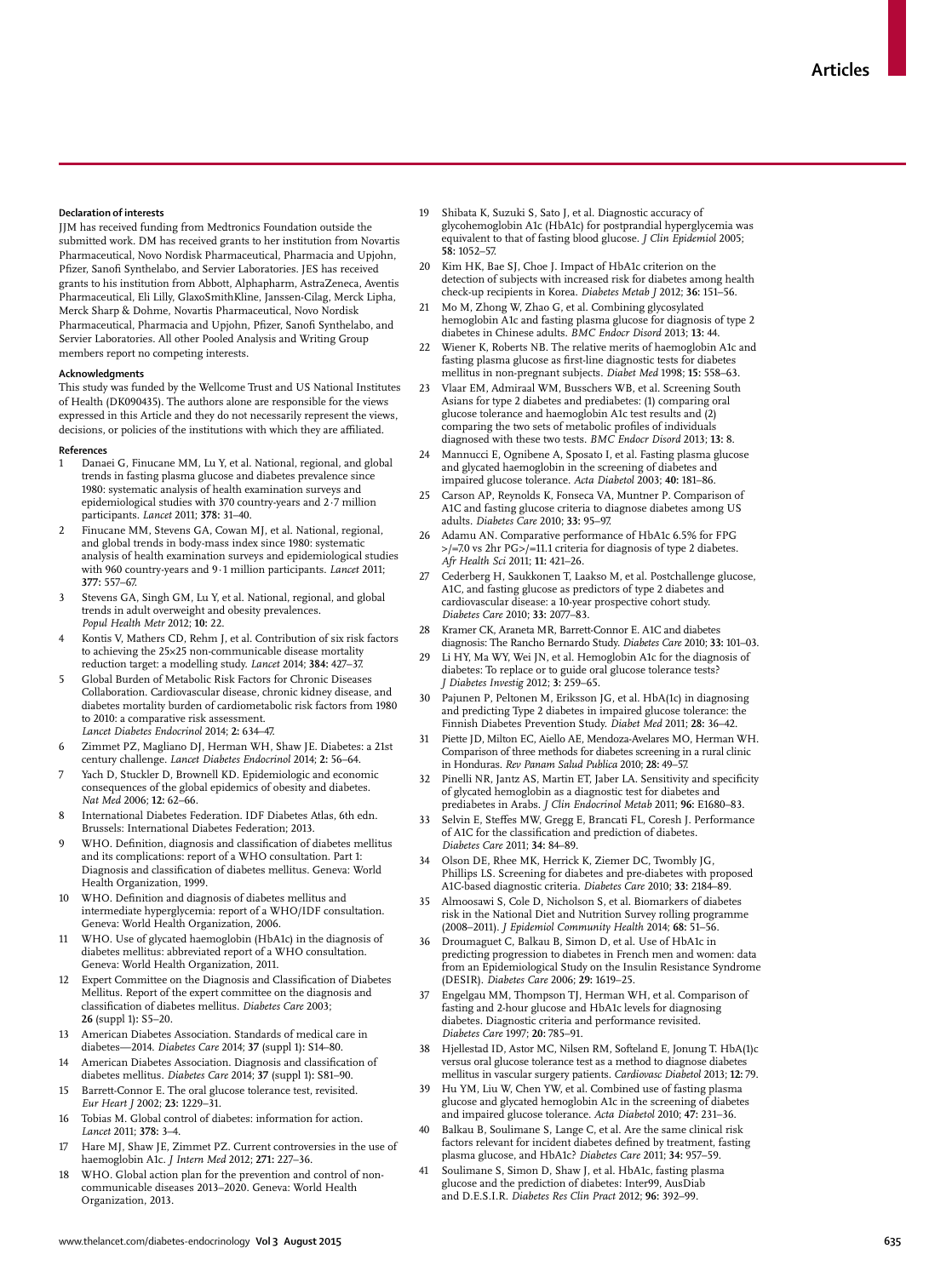- 42 Soulimane S, Simon D, Shaw JE, et al. Comparing incident diabetes as defined by fasting plasma glucose or by  $\overrightarrow{H}bA(1c)$ . The AusDiab, Inter99 and DESIR studies. *Diabet Med* 2011; **28:** 1311–18.
- 43 de Vegt F, Dekker JM, Stehouwer CD, Nijpels G, Bouter LM, Heine RJ. Similar 9-year mortality risks and reproducibility for the World Health Organization and American Diabetes Association glucose tolerance categories: the Hoorn Study. *Diabetes Care* 2000; **23:** 40–44.
- 44 Wild SH, Smith FB, Lee AJ, Fowkes FG. Criteria for previously undiagnosed diabetes and risk of mortality: 15-year follow-up of the Edinburgh Artery Study cohort. *Diabet Med* 2005; **22:** 490–96.
- 45 Zhang YH, Ma WJ, Thomas GN, et al. Diabetes and pre-diabetes as determined by glycated haemoglobin A1c and glucose levels in a developing southern Chinese population. *PLoS One* 2012; **7:** e37260.
- 46 Cowie CC, Rust KF, Byrd-Holt DD, et al. Prevalence of diabetes and high risk for diabetes using A1C criteria in the U.S. population in 1988-2006. *Diabetes Care* 2010; **33:** 562–68.
- Ito C, Maeda R, Ishida S, Sasaki H, Harada H. Correlation among fasting plasma glucose, two-hour plasma glucose levels in OGTT and HbA1c. *Diabetes Res Clin Pract* 2000; **50:** 225–30.
- 48 Kharroubi AT, Darwish HM, Abu Al-Halaweh AI, Khammash UM. Evaluation of glycated hemoglobin (HbA1c) for diagnosing type 2 diabetes and prediabetes among Palestinian Arab population. *PLoS One* 2014; **9:** e88123.
- 49 Bao Y, Ma X, Li H, et al. Glycated haemoglobin A1c for diagnosing diabetes in Chinese population: cross sectional epidemiological survey. *BMJ* 2010; **340:** c2249.
- 50 Davidson MB. Diagnosing diabetes with glucose criteria: worshiping a false God. *Diabetes Care* 2011; **34:** 524–26.
- 51 Nazir A, Papita R, Anbalagan VP, Anjana RM, Deepa M, Mohan V. Prevalence of diabetes in Asian Indians based on glycated hemoglobin and fasting and 2-H post-load (75-g) plasma glucose (CURES-120). *Diabetes Technol Ther* 2012; **14:** 665–68.
- 52 Rathmann W, Kowall B, Tamayo T, et al. Hemoglobin A1c and glucose criteria identify different subjects as having type 2 diabetes in middle-aged and older populations: The KORA S4/F4 Study. *Ann Med* 2012; **44:** 170–77.
- 53 Blunt BA, Barrettconnor E, Wingard DL. Evaluation of fasting plasma-glucose as screening-test for Niddm in older adults— Rancho Bernardo Study. *Diabetes Care* 1991; **14:** 989–93.
- 54 Nakagami T, Tominaga M, Nishimura R, et al. Is the measurement of glycated hemoglobin A1c alone an efficient screening test for undiagnosed diabetes? Japan National Diabetes Survey. *Diabetes Res Clin Pract* 2007; **76:** 251–56.
- 55 Munera-Jaramillo MI, Restrepo-Lozada MA, Gomez-Bahamon LM, Mesa-Suarez Ddel R, Ramirez-Puerta BS. Glycosylated haemoglobin A1c compared to fasting plasma glucose in outpatients referred to a medical laboratory. *Rev Salud Publica (Bogota)* 2011; **13:** 980–89 (in Spanish).
- 56 Araneta MR, Grandinetti A, Chang HK. A1C and diabetes diagnosis among Filipino Americans, Japanese Americans, and Native Hawaiians. *Diabetes Care* 2010; **33:** 2626–28.
- 57 Homko CJ, Zamora LC, Kerper MM, Mozzoli M, Kresge K, Boden G. A single a1c  $>= 6.5\%$  accurately identifies type 2 diabetes/impaired glucose tolerance in African Americans. *J Prim Care Community Health* 2012; **3:** 235–38.
- 58 Khoo J, Tay TL, Foo JP, et al. Sensitivity of A1C to diagnose diabetes is decreased in high-risk older Southeast Asians. *J Diabetes Complications* 2012; **26:** 99–101.
- 59 Peter A, Fritsche A, Stefan N, Heni M, Haring HU, Schleicher E. Diagnostic value of hemoglobin A1c for type 2 diabetes mellitus in a population at risk. *Exp Clin Endocrinol Diabetes* 2011; **119:** 234–37.
- 60 van 't Riet E, Alssema M, Rijkelijkhuizen JM, Kostense PJ, Nijpels G, Dekker JM. Relationship between A1C and glucose levels in the general Dutch population: the new Hoorn study. *Diabetes Care* 2010; **33:** 61–66.
- 61 Lipska KJ, De Rekeneire N, Van Ness PH, et al. Identifying dysglycemic states in older adults: implications of the emerging use of hemoglobin A1c. *J Clin Endocrinol Metab* 2010; **95:** 5289–95.
- 62 DECODE Study Group. Will new diagnostic criteria for diabetes mellitus change phenotype of patients with diabetes? Reanalysis of European epidemiological data. *BMJ* 1998; **317:** 371–75.
- 63 DECODE Study Group. Age- and sex-specific prevalences of diabetes and impaired glucose regulation in 13 European cohorts. *Diabetes Care* 2003; **26:** 61–69.
- Qiao Q, Hu G, Tuomilehto J, et al. Age- and sex-specific prevalence of diabetes and impaired glucose regulation in 11 Asian cohorts. *Diabetes Care* 2003; **26:** 1770–80.
- 65 Shaw JE, de Courten M, Boyko EJ, Zimmet PZ. Impact of new diagnostic criteria for diabetes on different populations. *Diabetes Care* 1999; **22:** 762–66.
- DECODE Study Group. Is fasting glucose sufficient to define diabetes? Epidemiological data from 20 European studies. *Diabetologia* 1999; **42:** 647–54.
- 67 Christensen DL, Witte DR, Kaduka L, et al. Moving to an A1Cbased diagnosis of diabetes has a different impact on prevalence in different ethnic groups. *Diabetes Care* 2010; **33:** 580–82.
- 68 Ziemer DC, Kolm P, Weintraub WS, et al. Glucose-independent, black-white differences in hemoglobin A1c levels: a cross-sectional analysis of 2 studies. *Ann Intern Med* 2010; **152:** 770–77.
- 69 Kumar PR, Bhansali A, Ravikiran M, et al. Utility of glycated hemoglobin in diagnosing type 2 diabetes mellitus: a communitybased study. *J Clin Endocrinol Metab* 2010; **95:** 2832–35.
- 70 Selvin E, Steffes MW, Ballantyne CM, Hoogeveen RC, Coresh J, Brancati FL. Racial differences in glycemic markers: a crosssectional analysis of community-based data. *Ann Intern Med* 2011; **154:** 303–09.
- 71 American Diabetes Association. Implications of the Diabetes Control and Complications Trial. *Diabetes Care* 2000; **23** (suppl 1)**:** S24–26.
- 72 Cowie CC, Rust KF, Ford ES, et al. Full accounting of diabetes and pre-diabetes in the U.S. population in 1988-1994 and 2005-2006. *Diabetes Care* 2009; **32:** 287–94.
- 73 Schwarz G. Estimating dimension of a model. *Ann Stat* 1978; **6:** 461–64.
- 74 Di Cesare M, Khang YH, Asaria P, et al. Inequalities in noncommunicable diseases and effective responses. *Lancet* 2013; **381:** 585–97.
- 75 Cohen J, Cohen P, West SG, Aiken LS. Applied multiple regression/ correlation analysis for the behavioral sciences. Routledge, 2013.
- 76 DerSimonian R, Laird N. Meta-analysis in clinical trials. *Control Clin Trials* 1986; **7:** 177–88.
- 77 Sacks DB, Arnold M, Bakris GL, et al. Guidelines and recommendations for laboratory analysis in the diagnosis and management of diabetes mellitus. *Clin Chem* 2011; **57:** e1–47.
- 78 Snijders TAB, Bosker RJ. Multilevel Analysis: An Introduction to Basic and Advanced Multilevel Modeling: SAGE Publications, 2011.
- 79 Nakagawa S, Schielzeth H. A general and simple method for obtaining R2 from generalized linear mixed-effects models. *Methods Ecol Evol* 2013; **4:** 133–42.
- 80 Qiao Q, Tuomilehto J, Balkau B, et al. Are insulin resistance, impaired fasting glucose and impaired glucose tolerance all equally strongly related to age? *Diabet Med* 2005; **22:** 1476–81.
- Zamboni M, Armellini F, Harris T, et al. Effects of age on body fat distribution and cardiovascular risk factors in women. *Am J Clin Nutr* 1997; **66:** 111–15.
- Stevens GA, Finucane MM, De-Regil LM, et al. Global, regional, and national trends in haemoglobin concentration and prevalence of total and severe anaemia in children and pregnant and nonpregnant women for 1995-2011: a systematic analysis of populationrepresentative data. *Lancet Glob Health* 2013; **1:** e16–25.
- 83 Colagiuri S, Lee CM, Wong TY, et al. Glycemic thresholds for diabetes-specific retinopathy: implications for diagnostic criteria for diabetes. *Diabetes Care* 2011; **34:** 145–50.
- Emerging Risk Factors Collaboration. Glycated hemoglobin measurement and prediction of cardiovascular disease. *JAMA* 2014; **311:** 1225–33.
- 85 Hare MJ, Magliano DJ, Zimmet PZ, et al. Glucose-independent ethnic differences in HbA1c in people without known diabetes. *Diabetes Care* 2013; **36:** 1534–40.
- 86 Choi SH, Kim TH, Lim S, Park KS, Jang HC, Cho NH. Hemoglobin A1c as a diagnostic tool for diabetes screening and new-onset diabetes prediction: a 6-year community-based prospective study. *Diabetes Care* 2011; **34:** 944–49.